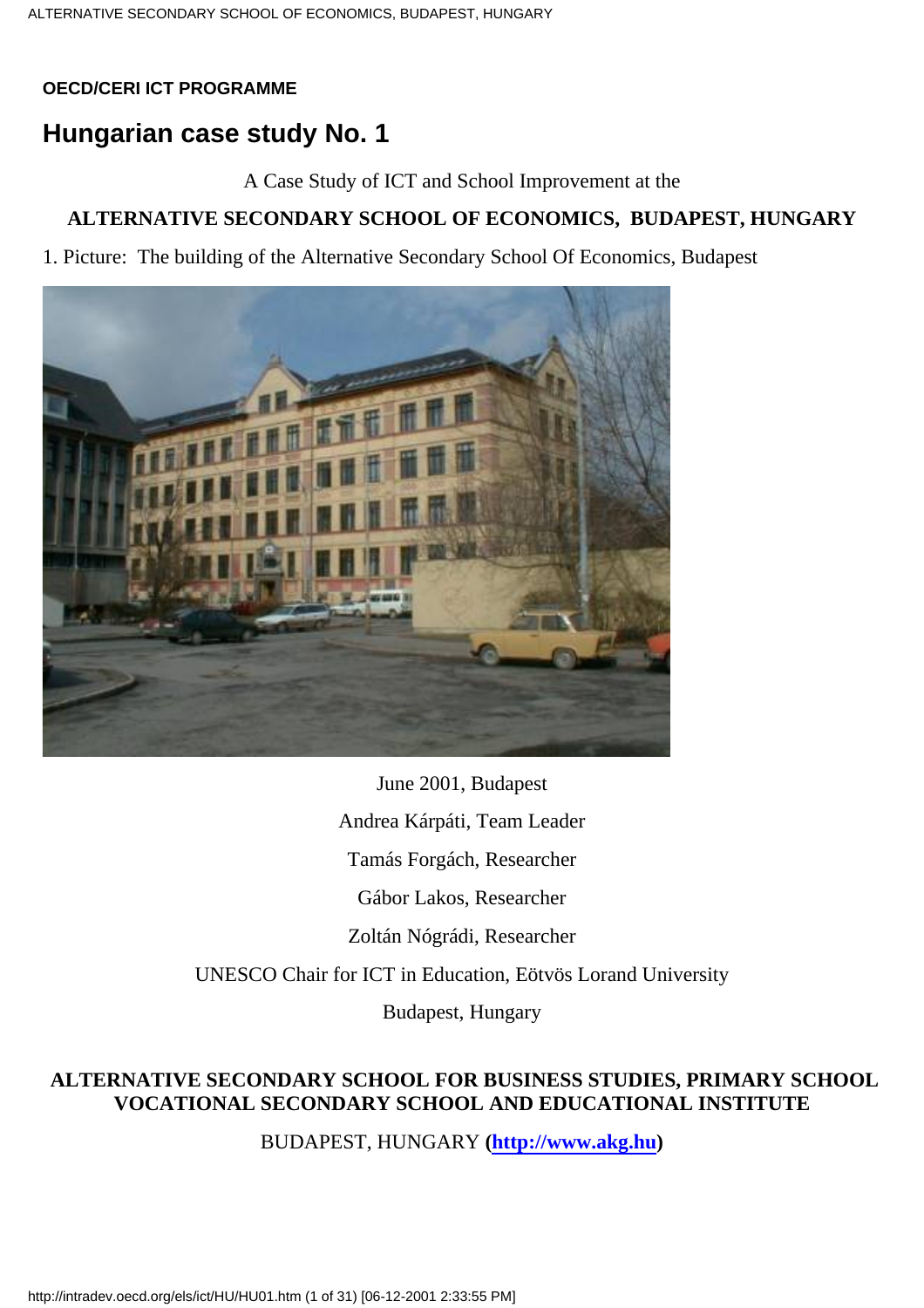# **1. Overview of the present**

"*We stand for the tadpoles*!" This is the title of the brochure given to parents who consider or have enrolled their children to this school. (Abridged English version:<http://www.akg.hu/english.htm> l) Tadpoles are "frogs-to-be". Just like adolescence, this phase in the development of a frog can be conceived as transitional, an awkward state before "real life" as a nature frog. Or else, this state can be experienced as a complete in itself, important life phase, full of valuable experiences and contributions. The staff of the Alternative Secondary School of Economics (further on: ASE) – intend to create a living and learning environment that is ideal for "tadpoles". Students are not miniature adults, but individuals with special characteristics. Teachers, therefore, should not "prepare youngsters for adult life" but live together with them and support their development.

"It is the professional opinion of teachers within the school that adolescence is a temporary phase, just as any other phase in a person's life. Therefore, we have made it our personal goal that students lead a happy and balanced existence at ASE. Our most important basic principle is that a child is not preparing for life but is living it. Living in the present in no way means that the school functions without conditioning its students for adulthood. Simply, we are convinced that most of our daily life, with the exception of a few short periods, is spent in the pursuit of short-term successes rather than the achievement of distant goals. This means that the majority of our time is spent on experiencing the joys and sorrows of trying to solve the problems and conflicts we face in our day to day existence.' (György Horn, Principal)



2. Picture: Mr. György Horn, founding principal of the school

*1.1 What has been accomplished?* (Brief description of the school, its use of technology, and its primary reforms – accomplishments in ICT use and school improvement)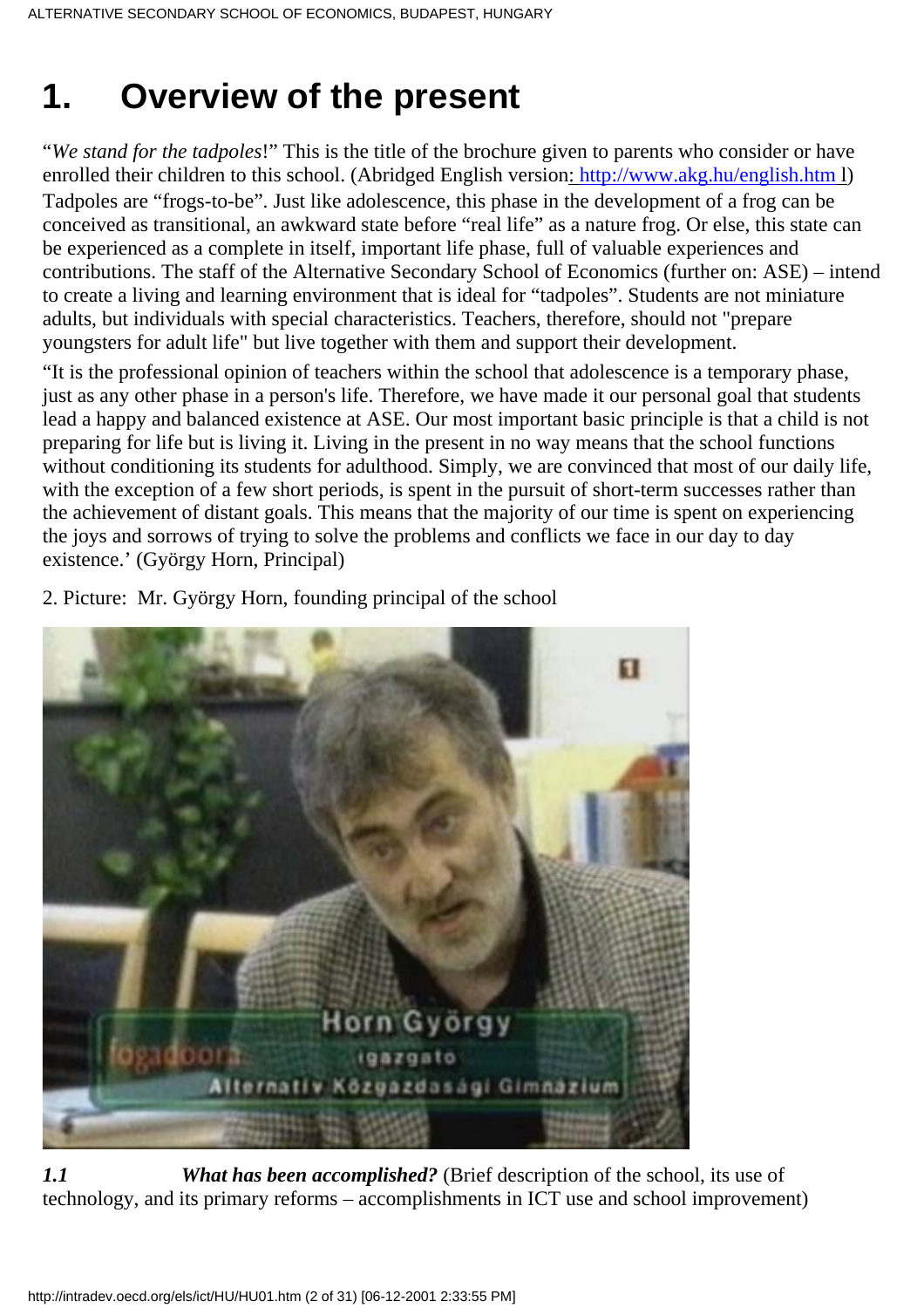The full name of the school shows its multiple functions: *Alternative Secondary School for Business Studies, Primary School, Vocational Secondary School and Educational Institute.* (Abbreviation to be used in this paper: ASE) At the time of its conception in 1988, ASE had the distinction of being not only the first foundation school in Hungary, but also the first "*alternative*" institution offering an alternative to the centrally resulted and financed educational system of the country. During the first eight years (1988-1996) ASE has operated as an *experimental foundation school*, founded by the City Council of Budapest in co-operation with the Ministry of Culture and Education. Thus, in principle it was a state school, ensuring complete autonomy to its faculty and giving full sponsorship rights to all those with direct interest in its successful operation, ie. students, parents, teachers, and businesses that would later provide employment opportunities. Both the Ministry for Culture and Education the Budapest City Council took part in operating the foundation. Following the departure of the first graduating class in 1995, founding members of the school re-examined the Foundation Charter in light of the Public Education Act, and decided in favour of a foundation status; a solution which the ASE faculty found equally acceptable. From the beginning of 1996 the school can be regarded as a legally *independent organisational entity*, within the ASE Foundation. It is an open foundation governed by Board of Directors and welcomes new sponsors who find it worth while to support its educational innovations.

The school started its operations in 1988/89 (in the last of the communist era) as the first Hungarian private school with a *special curriculum focusing on basic business and management studies*. Financed partly by a foundation set up by firms interested in eventually employing its graduates, parents and the state, the school enjoyed a relative independence and prosperity right from the start. Before the start of the first school year, the teaching staff, lead by the founding principal still in charge, György Horn, worked for about six months to establish the pedagogical principles and develop new methods and content for teaching for practically all disciplines.

"The alternative quality of the school means:

There are strong connections between our programme and the educational reforms characteristic of school models at the turn of the 19<sup>th</sup> and 20<sup>th</sup> century. (Educational innovations, e.g. by Montessori, Freinet and Steiner are generally termed "alternative" ways of schooling in Hungary. All these systems have been re-established in Hungary after the political changes in 1989. Remark by case study authors.)

ASE wishes to provide educational alternatives for its students in a free, individual-oriented setting.

Students have the opportunity to choose from among various programmes and subjects of study; they have alternative choices." (from the Educational Programme of the school)

3. Picture: Two views from the neighbourhood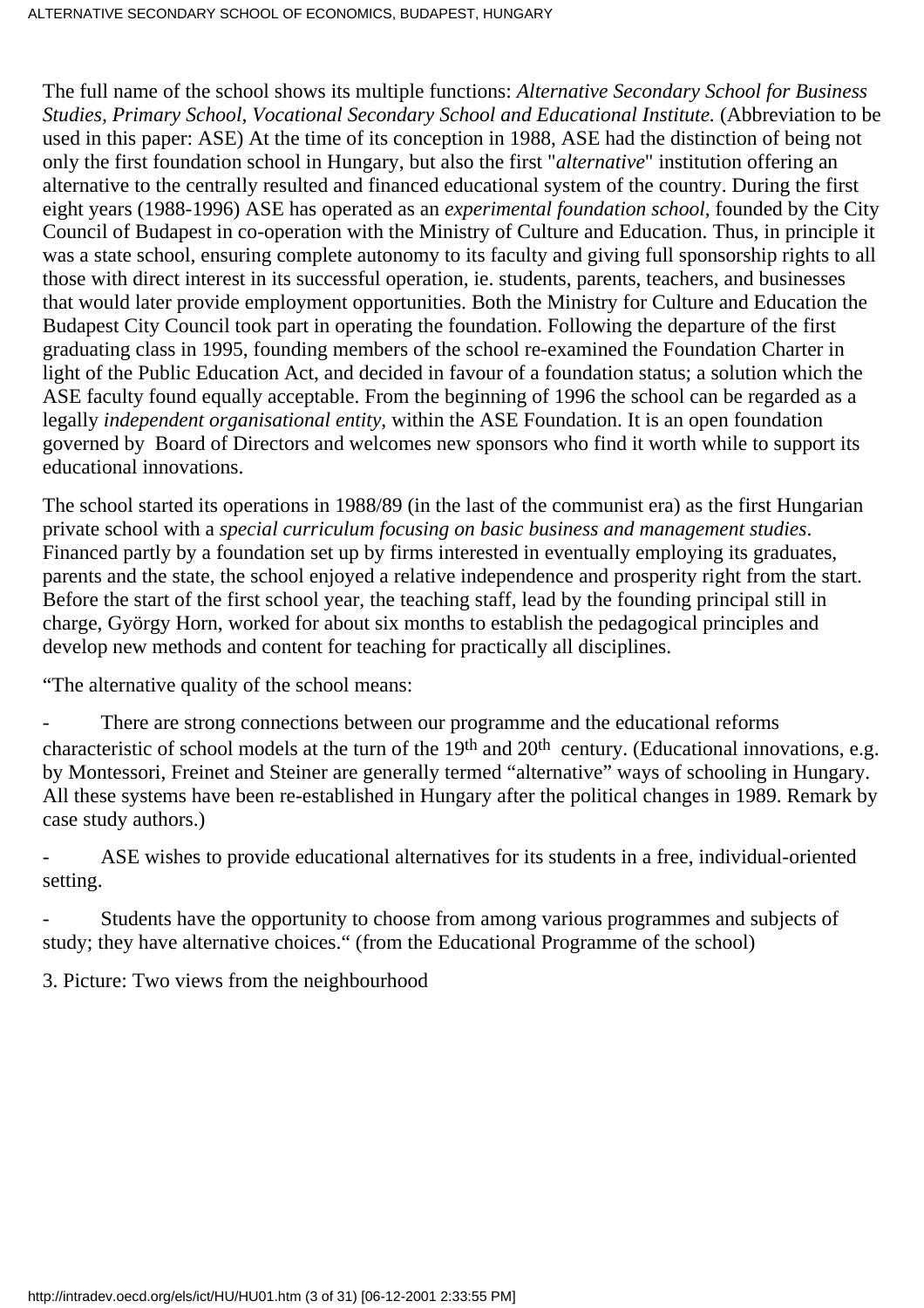

For the observer, the adjective "*alternative*" at the beginning of the name of the school has a twofold meaning. On the one hand, this indicates unusual, non-conservative pedagogical ideas, on the other hand it reflects three alternative modes of organising school life. These *three innovative organisational practices*, briefly described below, are symbolised with three big letters A in the coat of arms of the school.

a) First, "alternative" indicates a *different organisational structure*. There are no classes or grades (groups of students of the same cohort learning according to the same curriculum) at ASE. Instead, students are grouped in so-called "broods", "heaps" and learning groups. Also, the *content of teaching* and the *educational structure* is special.

*"Small schools"* are the basic organisational units to which students of the age and grade belong. There are about 56 students in a "small school". There are two *"heaps"* in each. *Heaps* are learning units that consist of about 28 students who learn compulsory, basic subjects together. The smallest units are called *"broods"*. They take after the large family model, consist of about 10 students and a teacher, their "patron". They discuss all sorts of problems related to living and learning at ASE, support each-other in overcoming difficulties of time management, choice of subjects, preparation for exams and involvement in leisure time activities, etc.

The *organisation of the learning period* is entirely different from the usual Hungarian model for secondary schools. (For a description, see Case Study No. 2, Frigyes Karinthy Bilingual Secondary School in Budapest.) At ASE, the school year consists of two phases. The first phase is the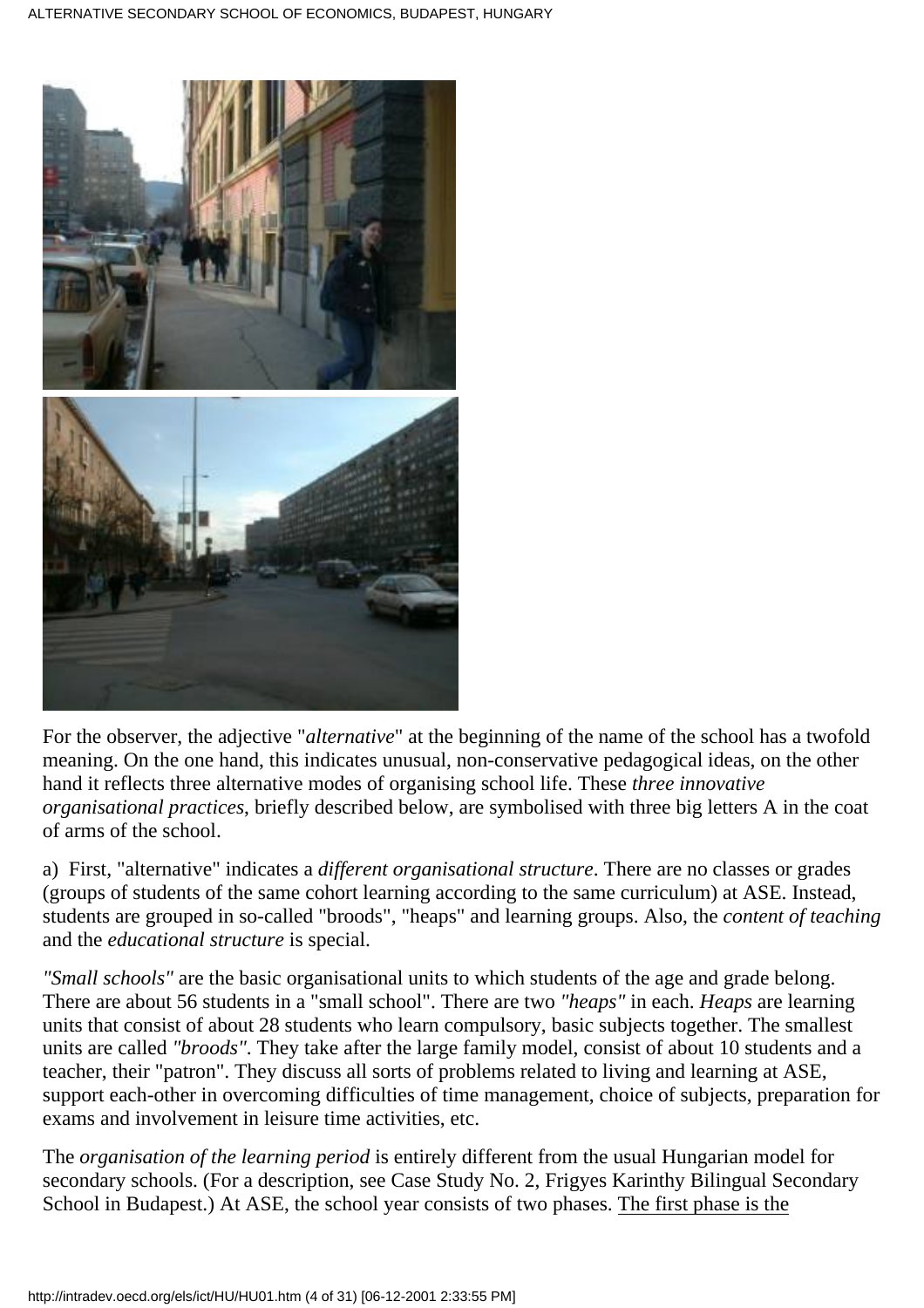introductory or basic training period that lasts for 4 school years. Here, the *epochal system* used by the Waldorf Schools is in use. (Selected subjects are taught intensively for an epoch of approximately 3 weeks. One foreign language is taught in the first 2 years and two in the second 2 years of this phase. In this period, devoted to general education, the first part of the school day is devoted to disciplines of general education (maths, natural science, social science, theory of arts). During the second part of the day, special skills are developed: information technology and languages are taught. The third part of the day at school will be spent with physical education and creative arts. The second phase of the schooling period is the time of specialisation. Here, students have several *alternative disciplines* to choose from, according to their interests and abilities. Disciplines that are compulsory parts of the final examination, however, must be included in the study programme for everybody.

b) "Alternative education" offers a chance to choose from among *three types of training*: it prepares for college, gives certificates for a range of vocations and offers general training that may form the basis of further vocational studies.

ASE offers three alternative types of secondary education: first, the college model that prepares for entering higher education (subject to severe entrance examinations in Hungary.) Second, the school offers medium level certificates in different vocations that qualify for the most part for clerical jobs in business administration or certify basic skills in information technology. Third, ASE offers a programme in general education that helps launching a career through entering a post-secondary vocational school. (Approximately 80 % of students opt for the college model while 15 % choose to obtain a certificate and 5 % continue their studies in a vocational school.)

c) While most secondary schools emphasise the development of cognitive skills, ASE makes efforts *to develop a wide range of affective and psychomotor skills and abilities* of students

The description of all areas of skill development would be superfluous for the purposes of this paper, so we focus on information technology as a special field of development. *Business studies-the main emphasis of the school programme-needs high level ICT skills* so it was just natural from the leadership of the school to search for grants right at the start to provide ASE with an up-to-date computer infrastructure. (A detailed description of the introduction of ICT that happened right at the beginning of the foundation of the school in 1990 will be given in Part 2.) *ICT is considered as a set of skills highly relevant for everyday life*. In Hungary, basic knowledge about hardware and the history of computing used to be taught as part of the discipline called Technology while basic programming principles were included in mathematics education. As a result of experiments, a new discipline called Information Technology evolved gradually that focused on teaching the utilisation of ICT for learning, work and leisure. At ASE, however, this *basic skills-oriented approach* had been practised right from the start. In the first, basic training period typing is considered a central skill to be acquired because users mostly employ the computer to create and modify texts. Word processing and data management through charts and databases are also part of the first training period. In the second, specialisation phase students may choose to enter a study programme leading to a certificate in a vocation related to information technology and thus acquire further, more sophisticated ICT skills. (E.g.: Advanced Programming-a course recently replaced by two certification courses called Multimedia Development and ICT Programming.)

4. Picture A, B: Closing session of the Young Enterpreneur Project – students who had been running their own small business on school premises during the year give an account of their revenue.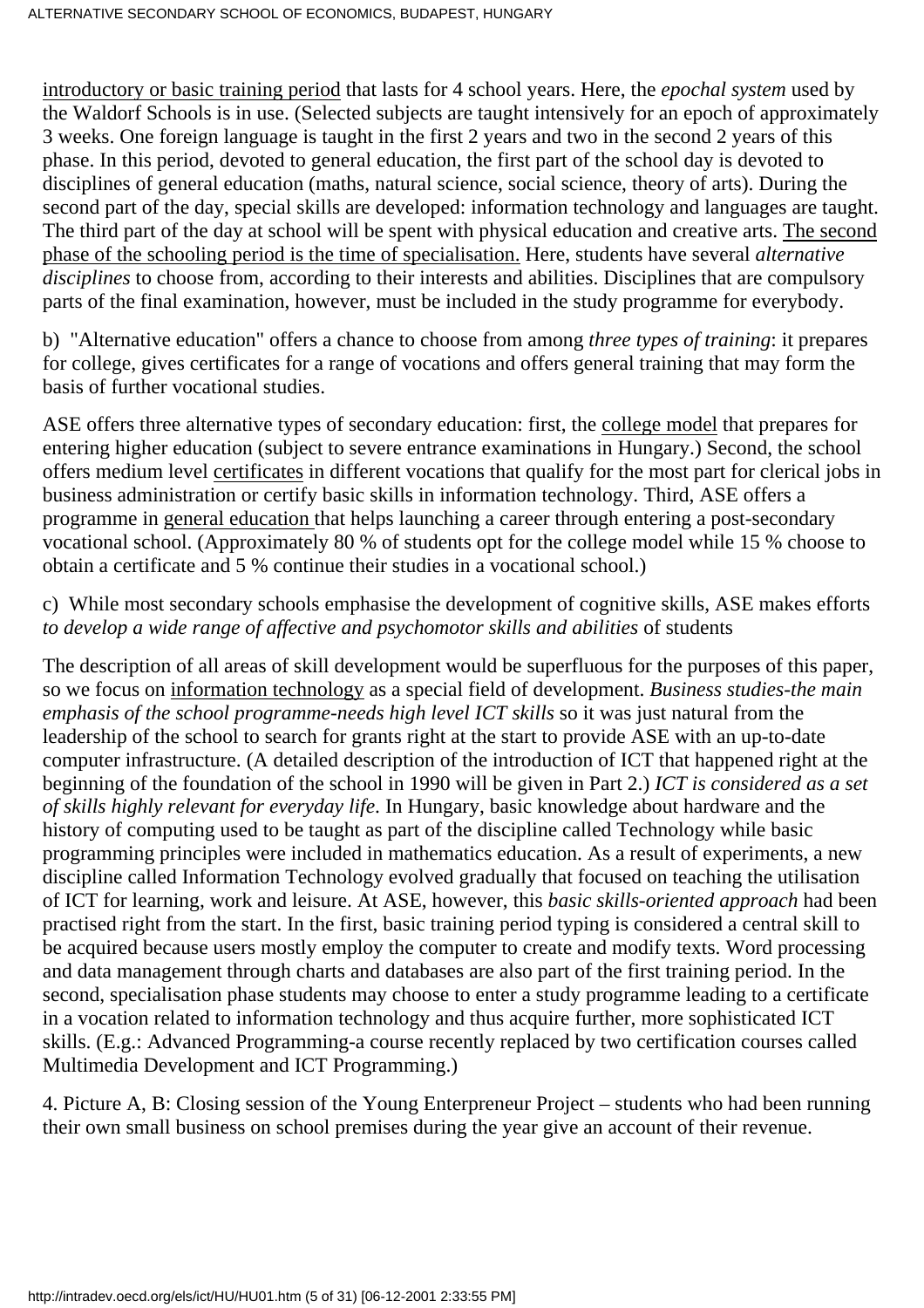

In the school year of 1996/97, ASE changed its structure as a 4-grade secondary school. From 1990 till 1995, it used to accept students for the last semester of their elementary studies (at the age of about 13 years) and, after a 6-months preparatory phase, taught them for 4 school years. In September 1996, ASE became a 6-grade secondary school accepting pupils after their 6<sup>th</sup> elementary school grade (at the age of 12) and teaching them for 6 school years, till age 18. In both models, secondary education is concluded with final examinations but the later model offers 6 full school years of uninterrupted studies on secondary level. The "brood" system (groups of children of different ages and grades creating a family-type unit lead by a patron-teacher) was retained but cohorts are organised into "*small schools*" being taught according to the same curriculum. A new component of this system is the so-called *theme week* that is organised five times during the school year. In the course of these weeks, a selected topic is being studied by all grades from different angles in a variety of school disciplines.

*Academic rigour* is based on intrinsic motivation of students mostly. Until the last two grades there is an epochal system with no grading (that is, no numerical feedback). A written report on the accomplishments of students in different areas is offered at the end of the semester every January and a report complete with grades at the end of the school year in June. Students are not obliged to regularly attend classes but are supposed to write a test every third week from every discipline they have on their programme. If they fail they have to do it again until they prove substantial knowledge to continue studies. This type of evaluation is best for those who have a clear view of their professional future and are strongly motivated to succeed. For others, exams may give a warning signal. In the last two years of secondary school there are traditional 45-minute lessons and grades. There are 6 grades and 0 indicates no performance at all. (In other Hungarian schools there are 5 grades and 1 indicates failure.) If a student is graded O it does not mean the repetition of the whole school year (as it would in other schools) but till the year of the final examination all grades have to be above 0. All marks are added up to show the overall results of students. One who does not have the sufficient amount of points required for the continuation of studies will fail even if all his or her grades are above 0.

5. Picture: Students of a "small school" spend recess in their designated learning area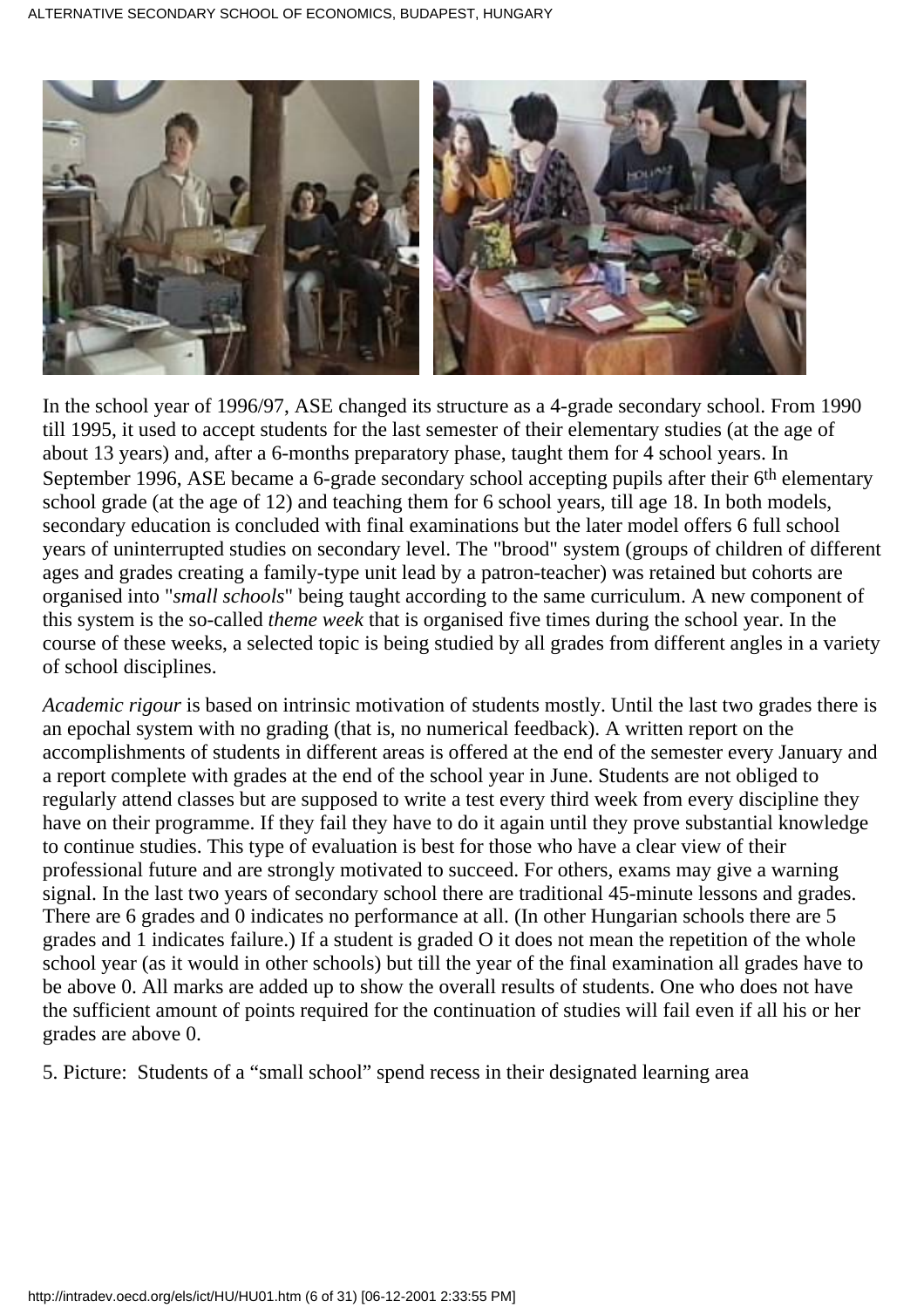

In conclusion of the introduction to this very unusual for Hungary educational institution and in order to describe the atmosphere of the school, we quote a larger passage from its Educational Programme:

### "ASE IS A FREE SCHOOL.

We have given up the traditional instruments of institutional regulation, ie. House rules, systems of punishment and reward. These have been replaced with the free flow of information and the freedom of choice, emphasising the individual personalities of students, and taking into account their personal needs and concerns. The nature of this freedom changes along with the different stages of the students' life in the school.

The lower-intermediate level (form/grade 7-10) stresses a direct, personal contact between students and teachers through co-operation on a day to day basis. ASE attempts to treat each student as an independent individual by helping with a family-style atmosphere, rather than using institutionalised approaches to regulate his/her daily life.

Upon making the move to the upper-intermediate level, individual students begin to take on the rights and responsibilities of free citizens in the school. Freedom does not only mean the rejection of institutional regulations. It also means sovereignty, the right to enter into agreements, a role in the community and participation in its affairs (legislature, executive authority), and pedagogic assertion of interests.

Typically, free schools provide sufficient living space, operating as institutions offering a specialised service. In the case of ASE, one unique characteristic is that the proportion of free decisions made by students depends on their age. Furthermore, they must shoulder the consequences of those decisions.

#### ASE IS AN INDIVIDUAL-ORIENTED SCHOOL.

One of the most important principles in our educational program states that the individual child is at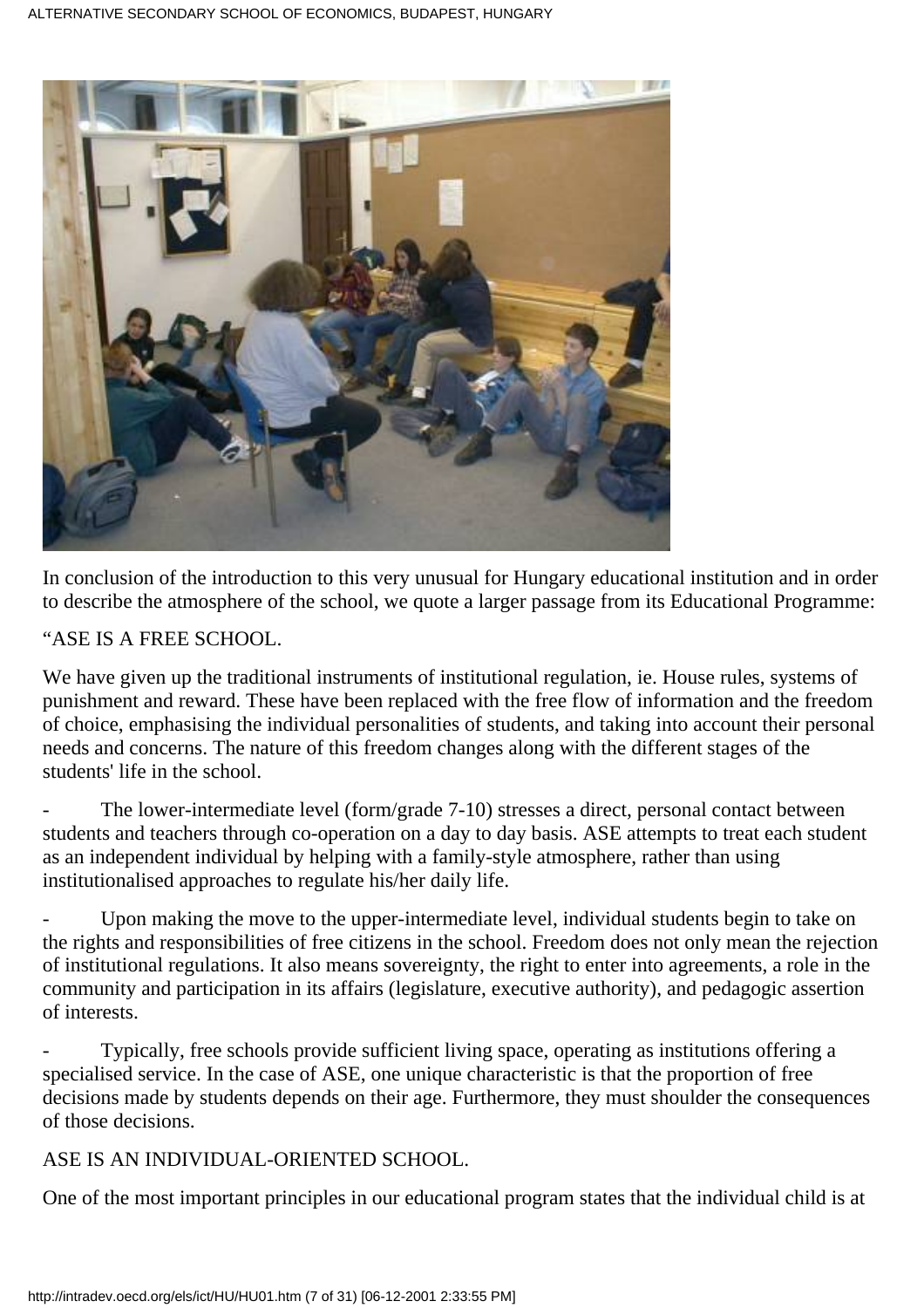the centre of all operations. It is for this reason that we have developed activities designed to strengthen personal contacts and co-operation between students and their teachers (teaching epochs, creative clubs, the micro-school and systems of patronage).

We have not tried to define the average student. Instead we strive to assist each child in developing and successfully completing tasks suited to their own needs. This focus on individuals means that as a school we also take responsibility for socialising students, providing them with knowledge, developing their skills and setting an example of the values we uphold."

6. Picture A, B: Teachers of the same discipline have study rooms equipped wih computers and reference library.



#### *1.2 Who profits from the introduction of ICT?*

*Information technology* is taught for the first 4 school years as a compulsory and the last 2 school

years as an elective subject. In Grades 1 and 2, 12 and 13-year-olds enter the introductory phase of their general training. ICT as well as all other disciplines is taught in an epochal structure. That means 3 weeks of intensive training with 85 minutes of ICT lessons every day. In the second period, Grade 3 and 4, ICT is taught for 5 lesson hours every week for the entire duration of the school year.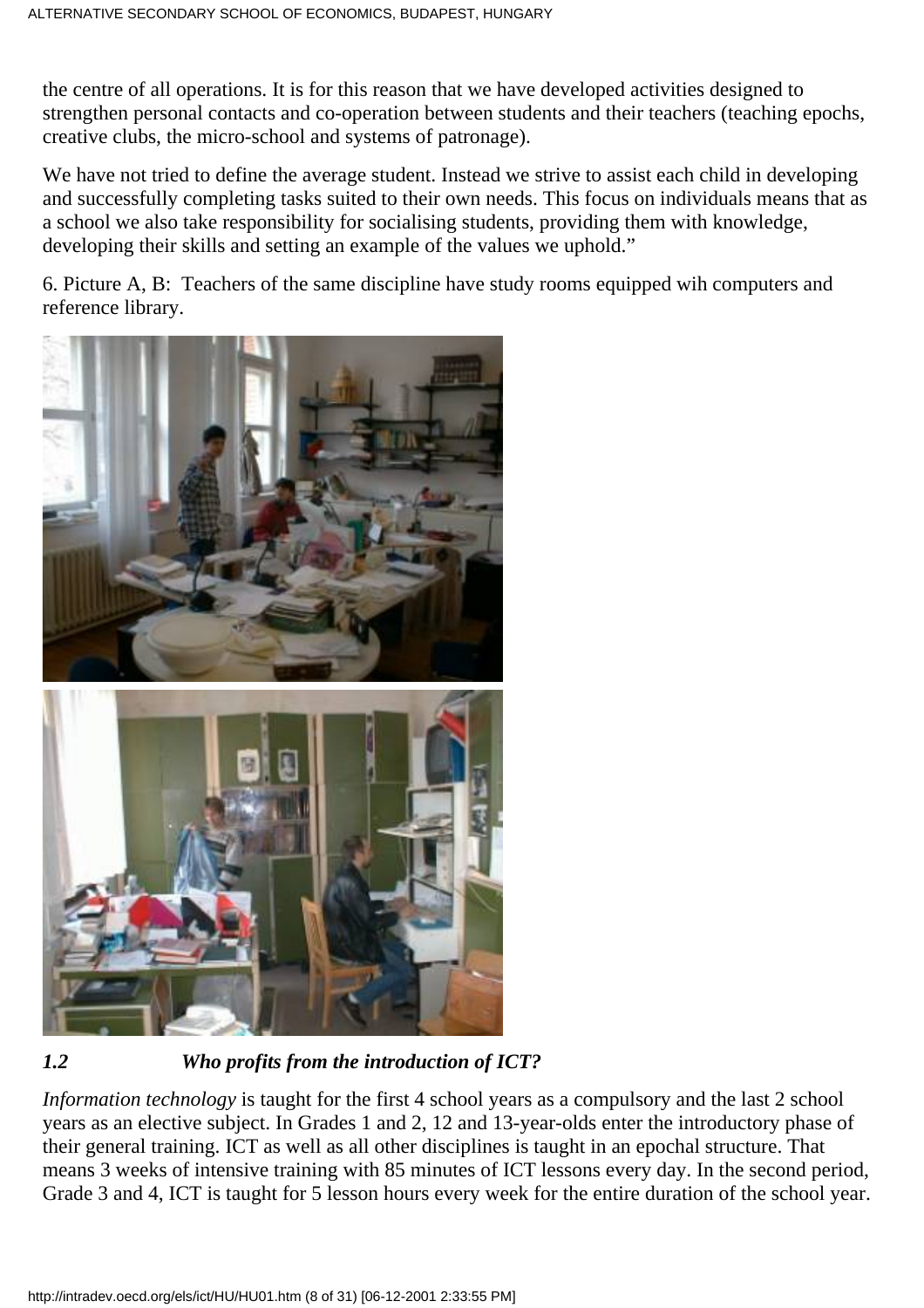In Grade 3, typing and word processing is practised, in Grade 4, basic data processing and spreadsheet techniques are acquired. In Grades 5 and 6, the two last grades before the final school leaving examination, 17 and 18-year-olds who have a special interest in ICT will learn software management and basic programming.

Practically *all students and staff members profit from the introduction of ICT* in the school programme. Technical facilities are not ideal even in this school that is one of the best equipped with ICT technology in Hungary so teachers cannot make use of digital teaching aids and demonstration devices as often as they wish. Still, internal communication among staff and students as well as external one among administrators and the Ministry of Education, teachers and students of partner schools, teachers and their national and international professional bodies etc. Have been made much more flexible, frequent and efficient since the introduction of ICT. All teachers and students have e-mail addresses and, according to statistics provided by the school's system manager, most of them make fairly regular use of it.

7. Picture: Students at an ICT class



According to the 10 interviews made with the school principal, ICT specialists and other *teachers*, no one seem to doubt the importance of ICT for school reforms and beneficial effects on teaching and learning. Teachers may have their individual skill deficiencies but it does not seem to affect their conviction in the progressive role of ICT for teaching and school life in general.

The facilities of the school are well above average – in fact, this school ranks among the best equipped for ICT use institutions of secondary education in the country. Teachers' rooms also contain PCs to be used for preparations for lessons and communication. More than 70% of the staff possesses a computer a home and can be regarded as a regular PC user. The group of teachers who regularly use ICT in their teaching practice is constantly growing.

*Parents* seem to be well aware of the necessities of ICT literacy, support their children in the acquisition of new technology and welcome the efforts of the school to create an ICT-rich environment. As the school is regarded as one of the best for preparing for a career in business and has a highly competitive entrance procedure, parents who opt for this school for their children will be mostly university and college graduates with better than the Hungarian average financial means and are ready to provide their offspring continuous coaching and moral support for successful studies.

*<sup>1.3</sup> How do the staff, students, and parents view these accomplishments?*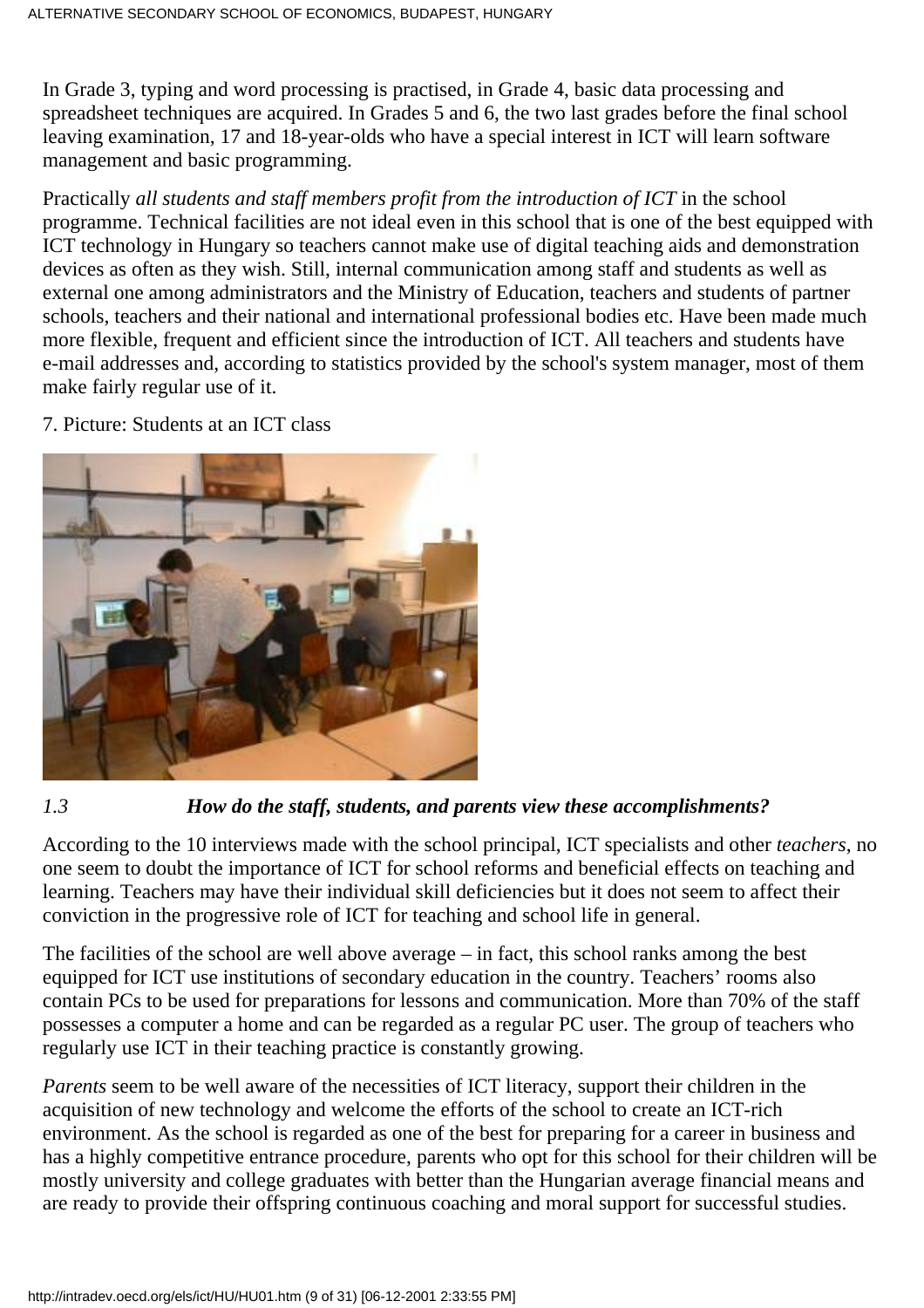Many parents are well aware of the goals and objectives of the school, all possess and most have read its brochure containing its educational programme. The social group they belong to is naturally well aware of the importance of ICT culture for future career perspectives and highly appreciates school efforts in this direction. More than half of students possess a computer at home and are encouraged by parents to use it for educational purposes.

# **2. Overview of the past**

# *2.1 What led to these accomplishments?*

ICT has always been a top priority for development and has been regarded as a tool well suited to the reform ideas of the staff. The school took part in practically all national innovation and research projects and benefited from major donations by the George Soros Foundation, the Worl Bank, the PHARE Foundation and the funds of the Hungarian Minisztry of Education. An active and diligent grant application policy by school leaders along with growing enthusiasm from staff and students constituted the basis for success.

The first computer laboratory was installed at the school in 1990. It consisted of 25 PCs (Type XT, with a 20 Mbyte Winchester, Hercules black and white monitor and DOS operation system.) Students learned typing during their first school year and Word 5.0, LOTUS and DbASE in their second year. In 1992, ASE decided to launch a vocational training programme. A second computer laboratory with 10 PC 286s was installed and XT machines in the first were exchanged for PC 286s. Vocations taught were PC Operator and Software Operator. Another important activity in 1992 was the installation of the *Practice Office-*a simulated office environment with 22 PCs where students could practice basic managerial skills.

8. Picture: Students in one of the computer labs engaged in individual work



In 1994, when the Windows operation system was introduced in Hungary, all PCs were exchanged for 486s and their operation system for Windows 3.1 teaching was carried out on a local Novell network. That was the first year of post-secondary education as well, facilitated by the Soros Computer Laboratory (18 student computers-486s with SVGA monitors-and a Pentium PC for the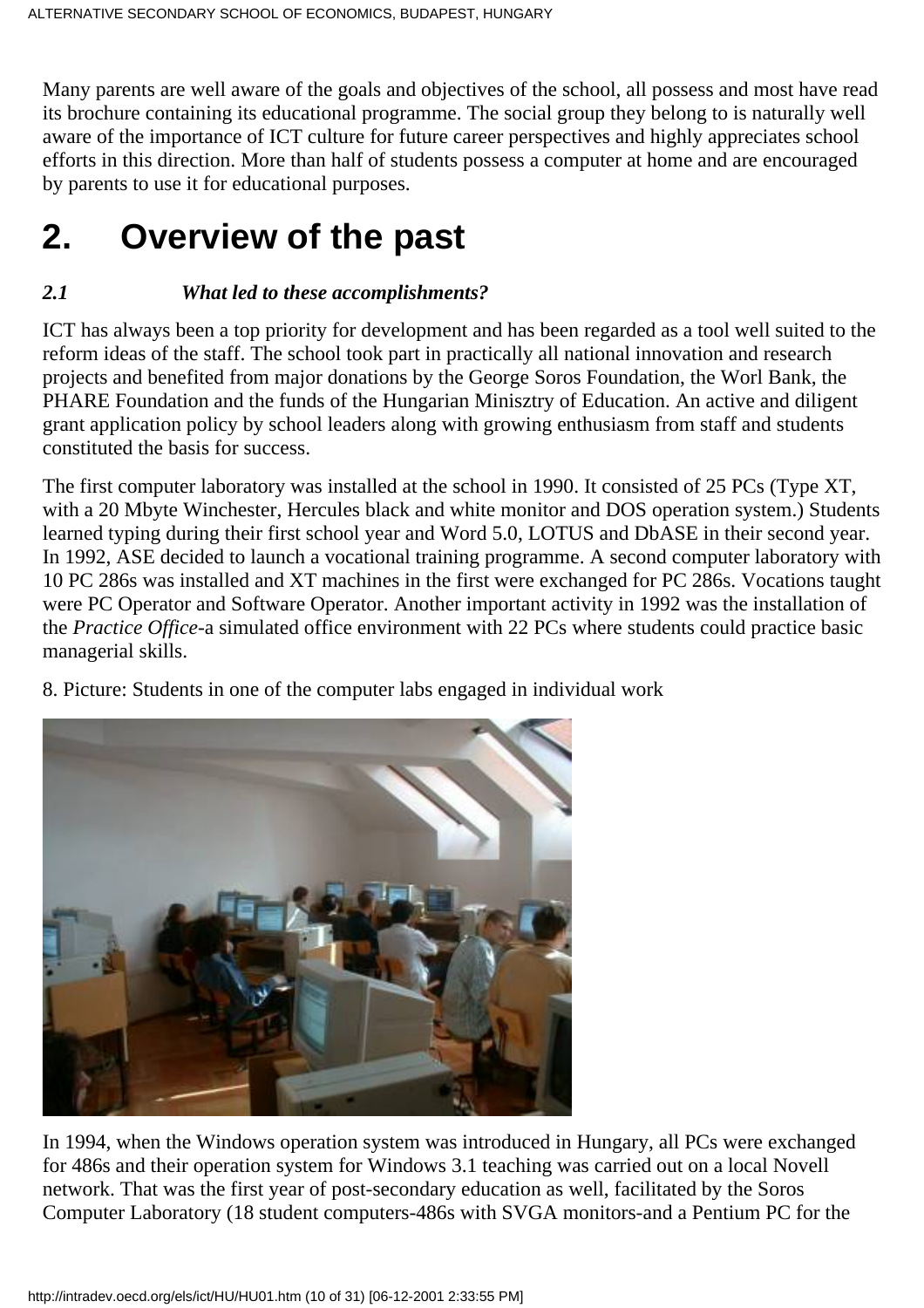teachers who could also make use of an LCD projector.)

In 1996, all machines have been exchanged for Pentiums. With the appearance of the Internet, both in basic and in special training and after school circles, graphic programmes gained in importance.

| Number/           | <b>Type of PC</b> | Training type it is used for                                      |  |
|-------------------|-------------------|-------------------------------------------------------------------|--|
| <b>laboratory</b> |                   |                                                                   |  |
| $ 18\rangle$      | Pentium II        | Multimedia developer                                              |  |
| $\overline{18}$   | Pentium 133       | Business ICT specialist, multimedia developer, PR referent, basic |  |
|                   |                   | training in ICT for primary and secondary level                   |  |
| 18                | P <sub>133</sub>  | Ict specialist, PR referent, basic training                       |  |
| 14                | 486 SX            | Library use                                                       |  |
| $\overline{18}$   | 486 S X           | Basic and vocational training: mostly typing practice             |  |
| $\overline{18}$   | Pentium 133 PC    | Free student use                                                  |  |

*Computers in the 6 teaching labs and their use at ASE in 2000*

Two systems operators and 6 information technology teachers maintain and develop the facilities. They belong to the Professional Community of Information Technology Teachers - a working circle within the school - and regularly discuss problems related to hardware, software and Internet use. The school is financed by a private foundation based on donations from companies and the contribution of parents in the form of tuition fee and individual donations. The *yearly budget* is 180.000.000 HUF, approximately 750.000 US\$. ICT development is supported by state and private foundation grants that amount to 10.000.000 HUF, 45.000 US\$ yearly.

9. Picture: Students in a computer lab furnished to hold traditional classes enriched with occasional ICT use



*2.2 Who initiated the ideas, who shepherded them to completion?*

György HORN, principal of ASE has been aware of the importance of ICT for the success of an innovative school and has done his best to support the spread of new technology in all areas of school life. He was instrumental in the conception of the Educational Programme of the school and soon realised that ICT is excellently suited to its goals.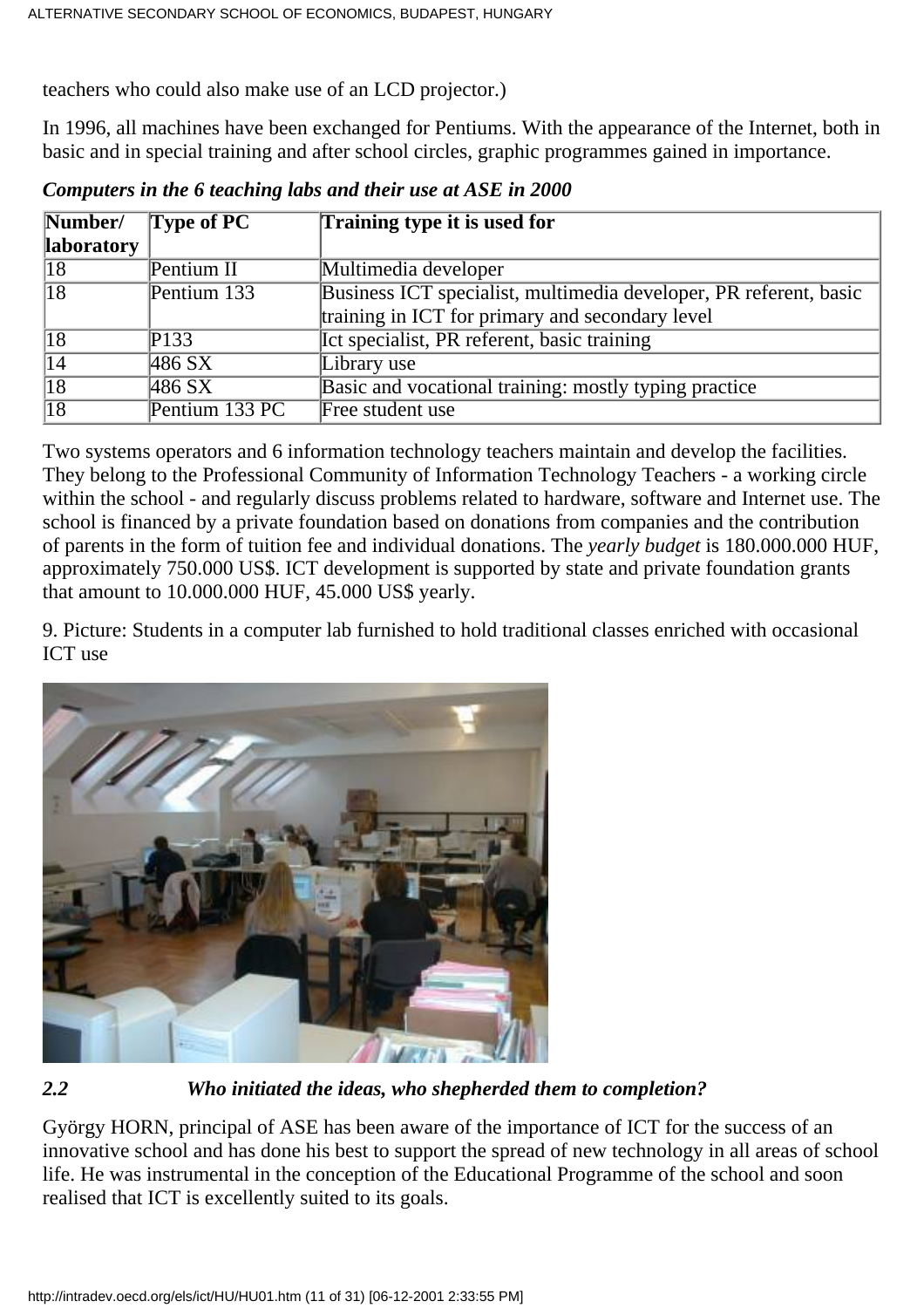Tamás FORGÁCH, senior ICT teacher and ICT Co-ordinator of the school holds an MA degree in Psychology and an akin research interest. He is one of the co-authors of support materials for this study. He has been instrumental in formulating the ICT philosophy of the school and the acquisition and maintenance of its equipment. As a programmer, he has developed an authoring system for educational software called "*Morsels*" that facilitates the production of materials for teaching and assessment by non-expert teachers through the use of multimedia. He is a regular lecturer at ICT in education conferences.

Zoltán NÓGRÁDI, another author of background papers and interviewer of staff, a capable young teacher who currently serves as Deputy Co-ordinator for ICT for the school, has also an MA degree in Sociology and is currently working towards a PhD in Education. His topic is the Net Generation-social, psychological and educational characteristics of youth regularly and competently using ICT technology. His involvement in the study of this subculture makes him one of the key figures guaranteeing that high level ICT use will always be one of the dominant features of ASE.

The Astrology circle lead by the teachers of Geography is considered an internationally acclaimed training programme for future astrologists.

Gábor LAKOS, German Teacher has been active in the use of software for German as a foreign language. He regularly shares his experiences with teachers of his own school-including teachers of English and Italian who may benefit from ideas of how to utilise digital teaching aids in language education) and teachers of other hungarian schools at professional meetings.

The professional community of science teachers at ASE has regularly been taking part in innovation projects focusing on the use of ICT in science education. (One of their recently accomplished projects is called "Open Textbook" and involves the development of 100 lesson plans with the use of ICT in secondary level science.)

István BARANYAI, teacher of Information Technology, is also the Editor of the student magazine "Subjective Recommendation of Leisure Time Programmes" (the title is much shorter in Hungarian: Szubjektív Programajánló.) The magazine is designed and edited by students using desktop publishing devices. Most illustrations are downloaded from the Internet and it offers a forum for young critics of the Film Club of the school to publish their reviews. This ongoing activity also ensures the continuation of creative use of ICT at ASE.

# *2.3 What barriers were overcome in doing this?*

There were no particular barriers apart from some financial difficulties regarding permanently rising maintenance costs that were overcome by successful applications for grants and utilisation of gains of fee-paying courses for the modernisation of ICT equipment. Both school leadership and staff are unanimous in their appreciation of new technology and are doing their best to maintain the high level of ICT use in teaching and learning. (At present, they are active participants of the OECD/CERI Quasi-Experimental Study.)

# **3. The present**

10. Picture: Scenes from the school corridors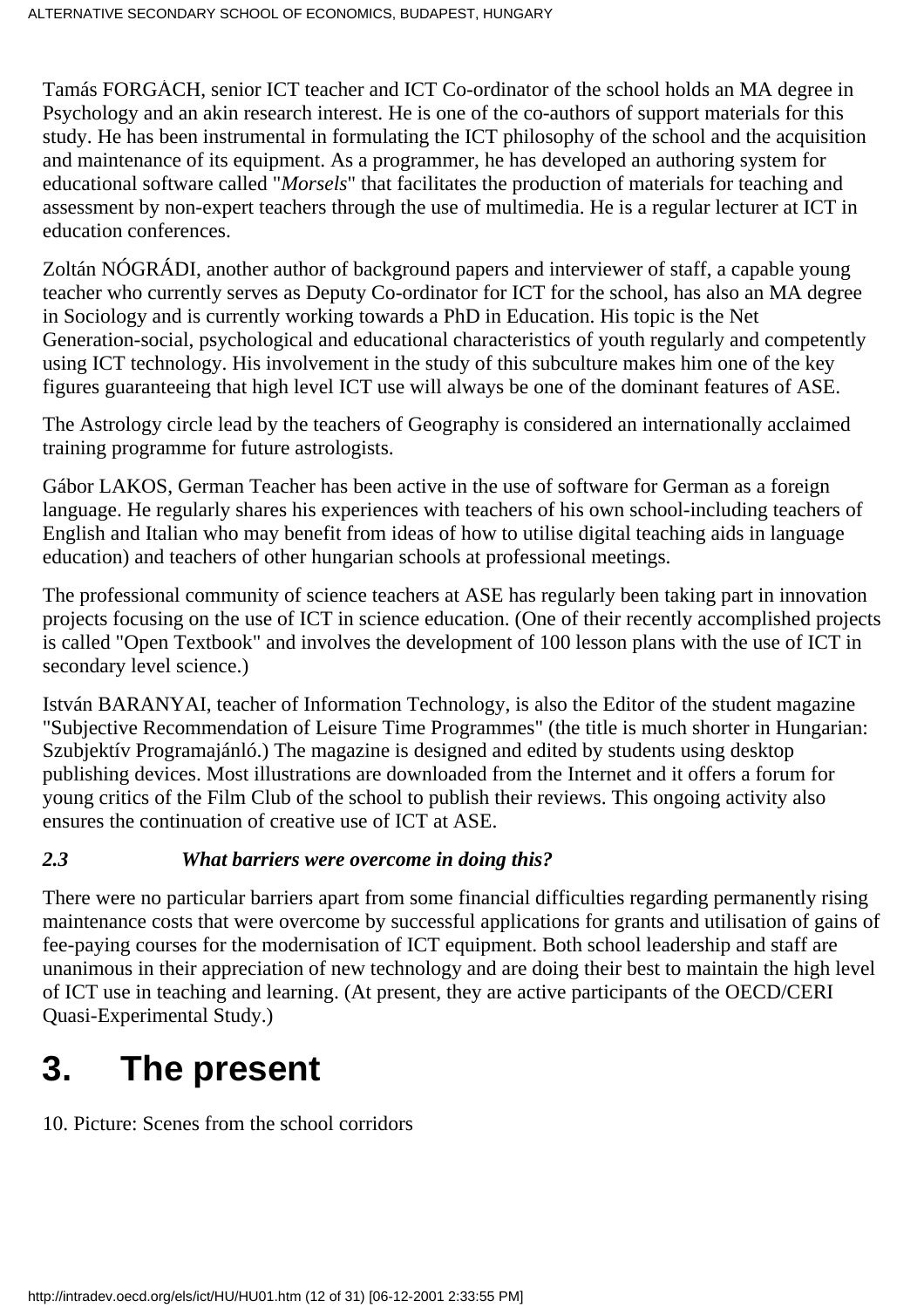

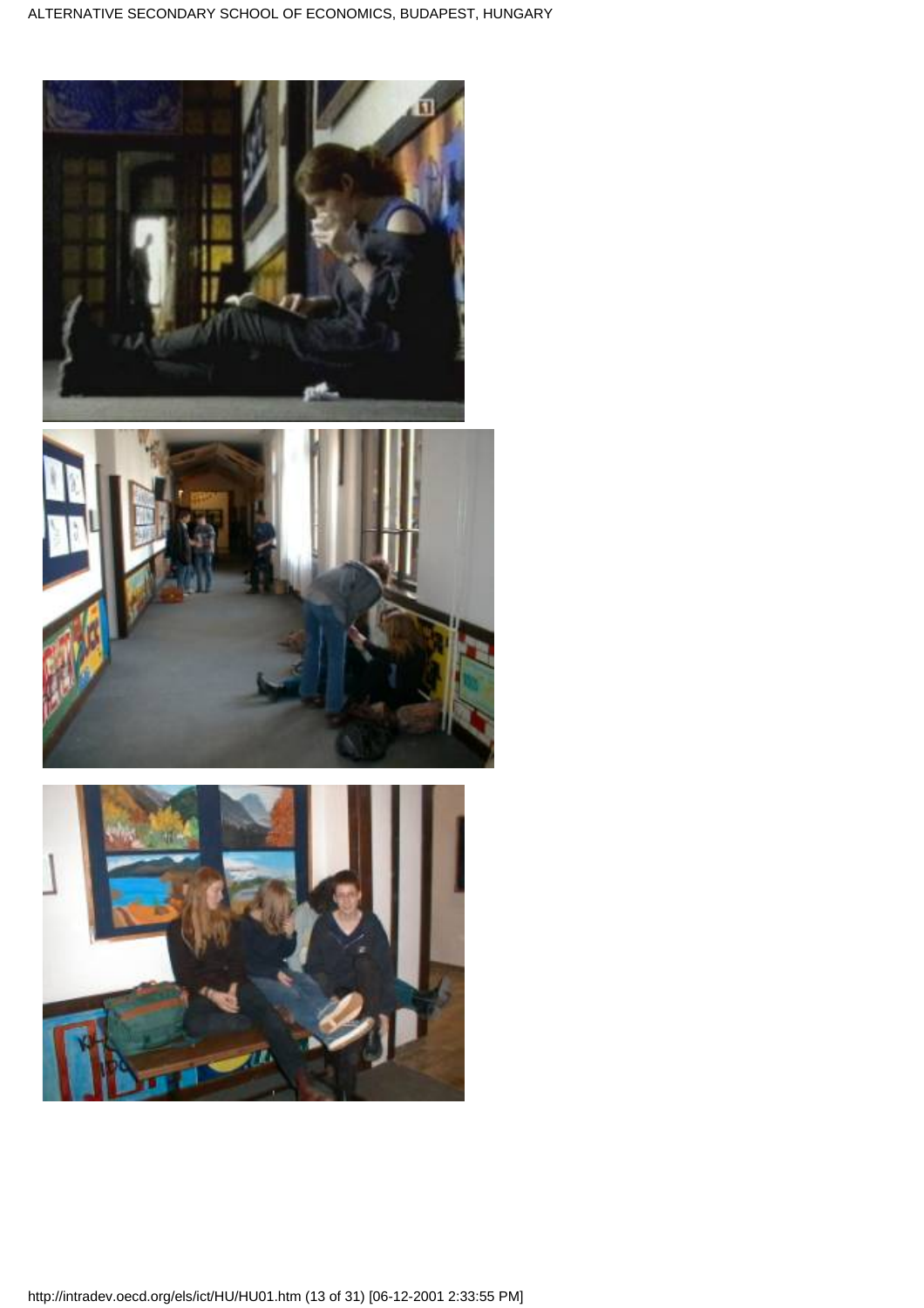

In Section 1, we described the basic characteristics of the school. In this section, we give a more detailed overview of the special educational features of the school and characterise the use of ICT use in this school.

# *3.1 Characteristics of the school*

ASE trains on three levels: primary, secondary and post-secondary. Its secondary level training programme includes a secondary grammar school and a secondary vocational school. Vocations that can currently be learnt are Multimedia developer, Business ICT Specialist and PR Referent. The school is located in an urban area near the centre of the 3d district of Budapest, surrounded by housing estates, in a lower middle class environment. As it is a special school that is considered useful for entering business studies, parents of most pupils are higher middle class. (An indicator of the income level of parents: only 10% applies for the reduction of the tuition fee.) There are practically no minorities at this school: one student is not a Hungarian citizen (she is Vietnamese), one has a double citizenship (he is Hungarian and Croatian), one has African ancestors. There are no Gypsy students at ASE. (This is the largest Hungarian minority, currently about 8 % of our population of 10 million.)

| <b>Training level</b><br>1.6-form secondray<br>school |                                       | <b>Number of teachers</b> Number of students | <b>Boys-girls</b><br>fiú-lány |
|-------------------------------------------------------|---------------------------------------|----------------------------------------------|-------------------------------|
| 7. grade-13 years of age                              | 15                                    | 56                                           | 23-33                         |
| 8. grade-14 years                                     | 15                                    | 55                                           | 28-27                         |
| 9. grade-15 years                                     | 2 <sub>o</sub>                        | 55                                           | $29 - 26$                     |
| 10.grade -16 years                                    | 2 <sub>o</sub>                        | 52                                           | $25 - 27$                     |
| 11. grade-17 years                                    | 25                                    | 61                                           | 24-37                         |
| 12. grade-18 years                                    | 25                                    | 82                                           | 36-46                         |
| Post secondary educat.                                |                                       |                                              |                               |
| 13. grade                                             |                                       |                                              |                               |
| Multimedia developer                                  | 8                                     | 28                                           |                               |
| Business ICT specialist                               | 6                                     | 15                                           |                               |
| PR referent                                           | 8                                     | 27                                           |                               |
| 14. grade                                             |                                       |                                              |                               |
| Multimedia developer                                  |                                       | 12                                           |                               |
| Business ICT specialist                               | $\begin{array}{c} 8 \\ 5 \end{array}$ | 11                                           |                               |
| PR referent                                           | 8                                     | 12                                           |                               |

#### *Types of training and number of teachers and students per training type*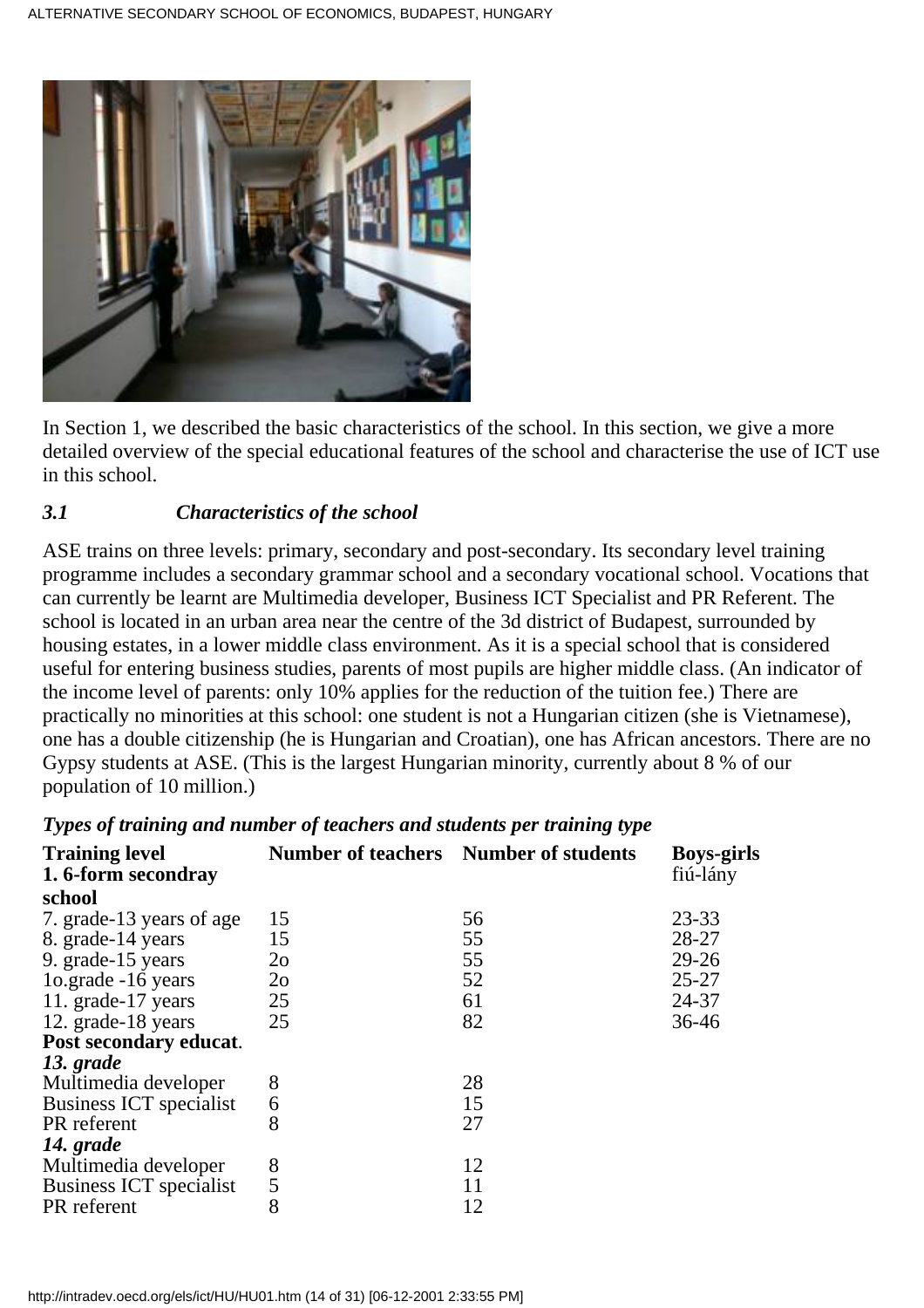11. Picture A, B, C: Learning environments of the school – homes for the various "nests" and special study circles



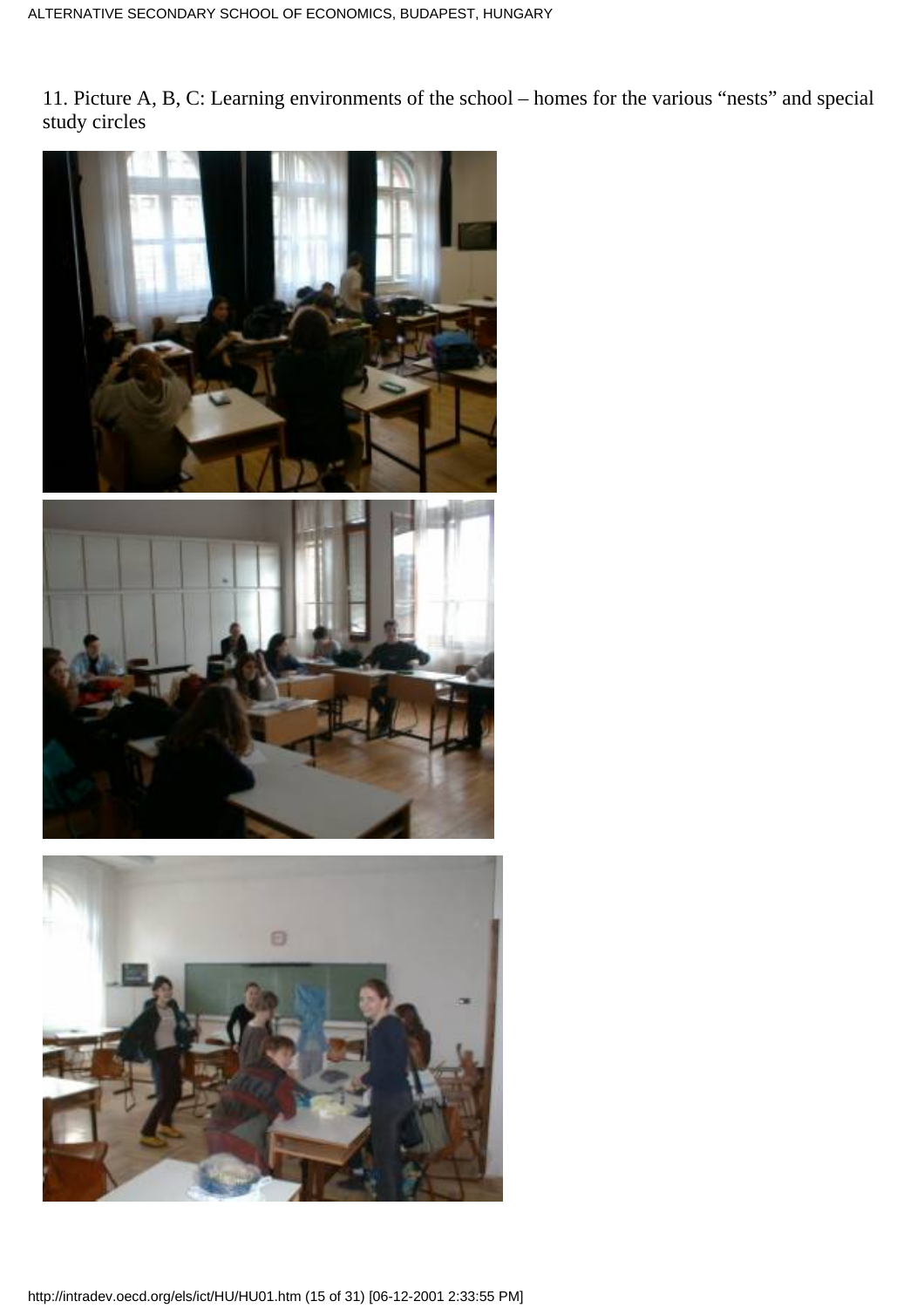Perhaps the most unique characteristic of this school is that the staff did not formulate a detailed definition of goals and objectives for the whole school but has created a system of so-called *micro-schools* .These are units according to age level and have heir own teaching programs and work schedules. ASE is made up of six "*micro-schools*". Each separate grade within the school counts as an individual entity within the larger one. 50 students and 6 teachers (usually responsible for teaching their own specialised subjects of study) form a grade and remain as one unit for six years, up to the time of matriculation. Micro-schools operate as separate units for several educational and organisational purposes. The training program within a micro-school can more easily be adapted to suit a child's individual level of progress. Daily tasks and decisions on issues regarding different students can be discussed on the spot in a flexible atmosphere. The faculty in a micro-school has six teachers who also remain the students' patrons for the duration of their six years of study in the school. Each micro-school forms a community with its own rules, work schedule and daily activities in accordance with the ASE order of operations. Micro-schools are provided with their own work-space, including an entrance hall, a small staff-room, two larger classrooms, and in some cases, a small kitchenette. It is the responsibility of each micro-school to furnish, clean, and maintain its work-space. Most subjects of study in the micro-school are taught by its six-member faculty, especially subjects taught according to an "epoch" schedule. Outsiders (teachers of different grades in the school) are only employed in the case of substitution or in subjects requiring a smaller number of lessons.

Students in the micro-school are divided into two *independent sections,* each of which receives parallel instruction in basic subjects within the "epoch" schedule (a three-week teaching period consisting of 85 and 60 minute lessons, see " Training and available qualifications). Placement of students in different sections is based on communal discussions. The selection process for students studying together in the epoch system and the establishment of additional classes is determined by the needs of individual students, the requirements of the community, and the subject of study. *Epoch lessons* are conducted in the classroom space of each micro-school.

While stressing independence, ASE also strives to function as a unified school. Its training program focuses not only on individual requirements, but also on the common basic principles and operational mechanisms on which it was founded. The school has numerous programs that provide opportunities for students of all ages to regularly work together. All traditional events and celebrations in the school are organised by different micro-schools for the benefit of the others.

Students in upper classes have the opportunity to compile their own programmes from the electives offered by the school but influenced by students" needs. (For example, in case more than 6 students express their wish to learn a language that is not on offer at the school, ASE hres a language teacher for the group.) Each student has a *patron* from the day they first set foot inthe school to the time they matriculate. "A patron is a professional teacher selected by a small group of students to assist and represent them throughout their time in the school. Fulfilling the role of "parent" in a school context, it is the responsibility of a patron to keep students informed and support them in their successes and failures. Patrons take part in the students' decisions, developing their self-knowledge and helping them to recognise their own individual talents. Students are encouraged to find the activities best suited to them, with an emphasis on forming possible long-term career goals. The pedagogical techniques adapted by the patron are appropriate to the age and personality of each child. They are meant to assist children in getting to know the world around them, acquiring a sense of values and norms conducive to co-operative relationships.  $(...)$  The 8-10 students under the patronage of a particular teacher form a "*nest*", which does not necessarily mean that they are a communal entity. During their time in the school, they will obviously take part in various programs together and will have common tasks to complete, but a nest is not a training unit organised for the purpose of study or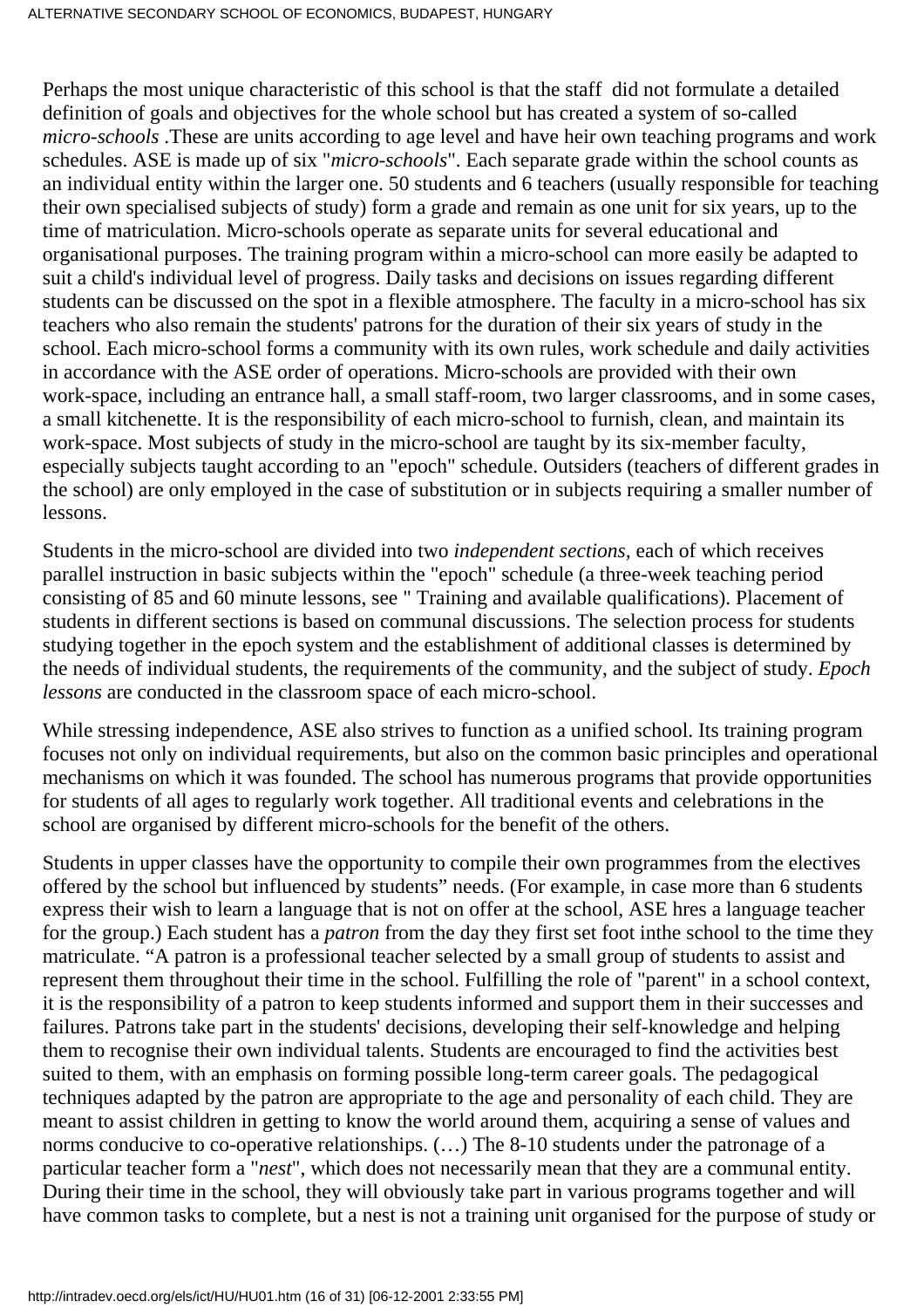the fulfilment of assignments. The tasks of the patron:

1. Taking part in the decision-making process; decisions concerning individual students cannot be made without the participation of their patron.

2. Keeping close contact with parents; patrons inform parents on their child's progress and on issues concerning school programs and financial matters.

3. Patrons must provide time at least once a week to speak with students individually and also together as a nest. During these weekly sessions, students are informed about school issues and upcoming tasks.

4. 4. Keeping contact with teachers, patrons assist individual teachers in developing a workload that is suitable to their students' personal needs and abilities. In turn, teachers inform patrons on their students' class work and their progress in specific subjects.

5. Each semester, patrons provide written evaluations of their students' development, including suggestions on how they might best progress in the months ahead. All evaluations are discussed individually with each student, and are also made available to the parents and teachers involved.

6. A patron represents the interests of individual students in the school and transmits their problems, if required.

7. Patrons must keep a continuous check on the attendance of their students. Their participation in activities outside of school during school hours, depends on the patron's approval." (From the Educational Programme of the school.)

A special feature of the school is its magnificent art education programme. Works of students preparing mostly for a variety of non- art related professions decorate corridors, room walls and even turn ceilings and windows into unique works of art.

12. Picture: The ceilings of the corridors are decorated with imaginary coats of arms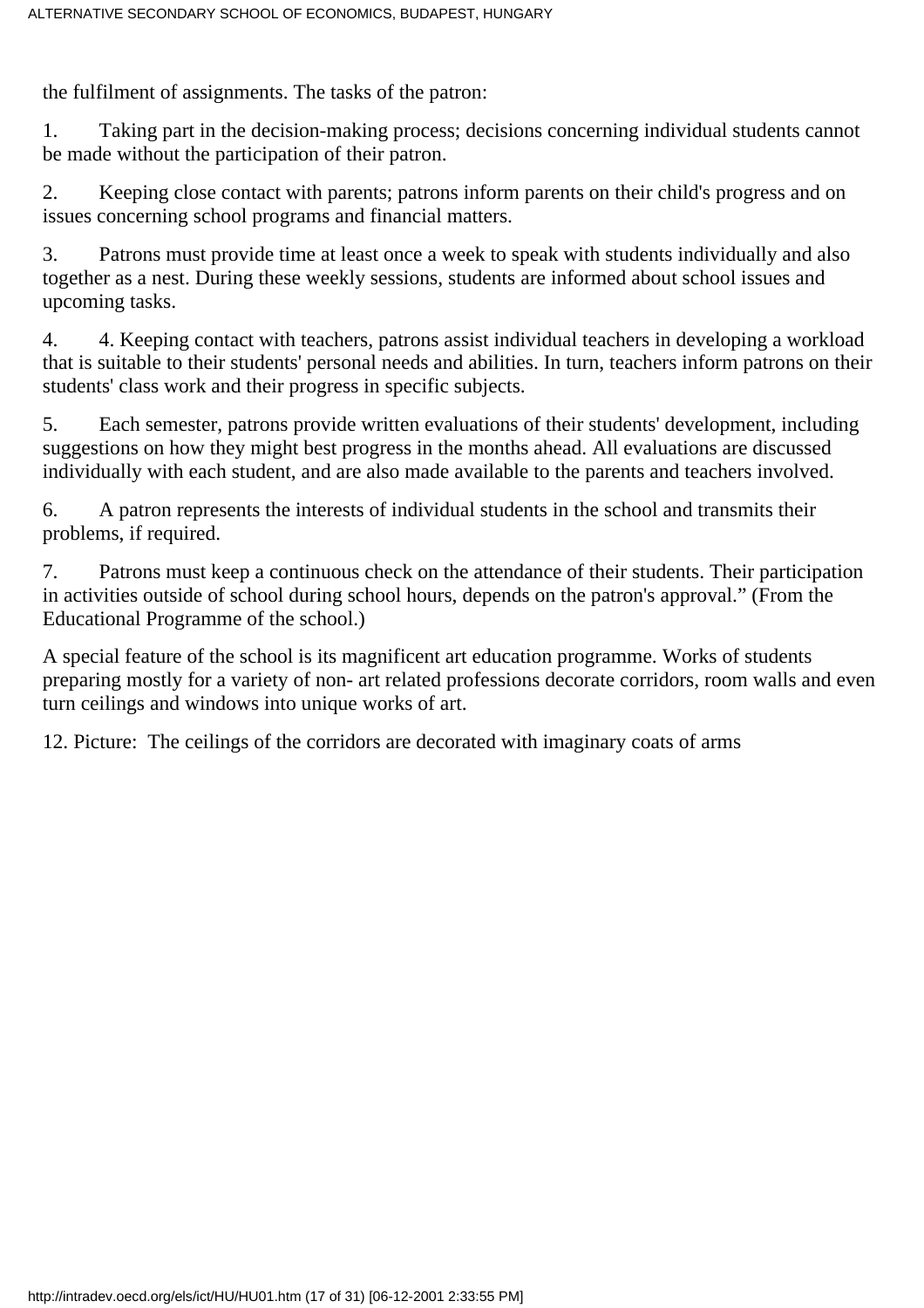

13. Picture: Windows are decorated with images characteristic for old European stained glass church and castle windows



14. Picture: The art room is a work of art in itself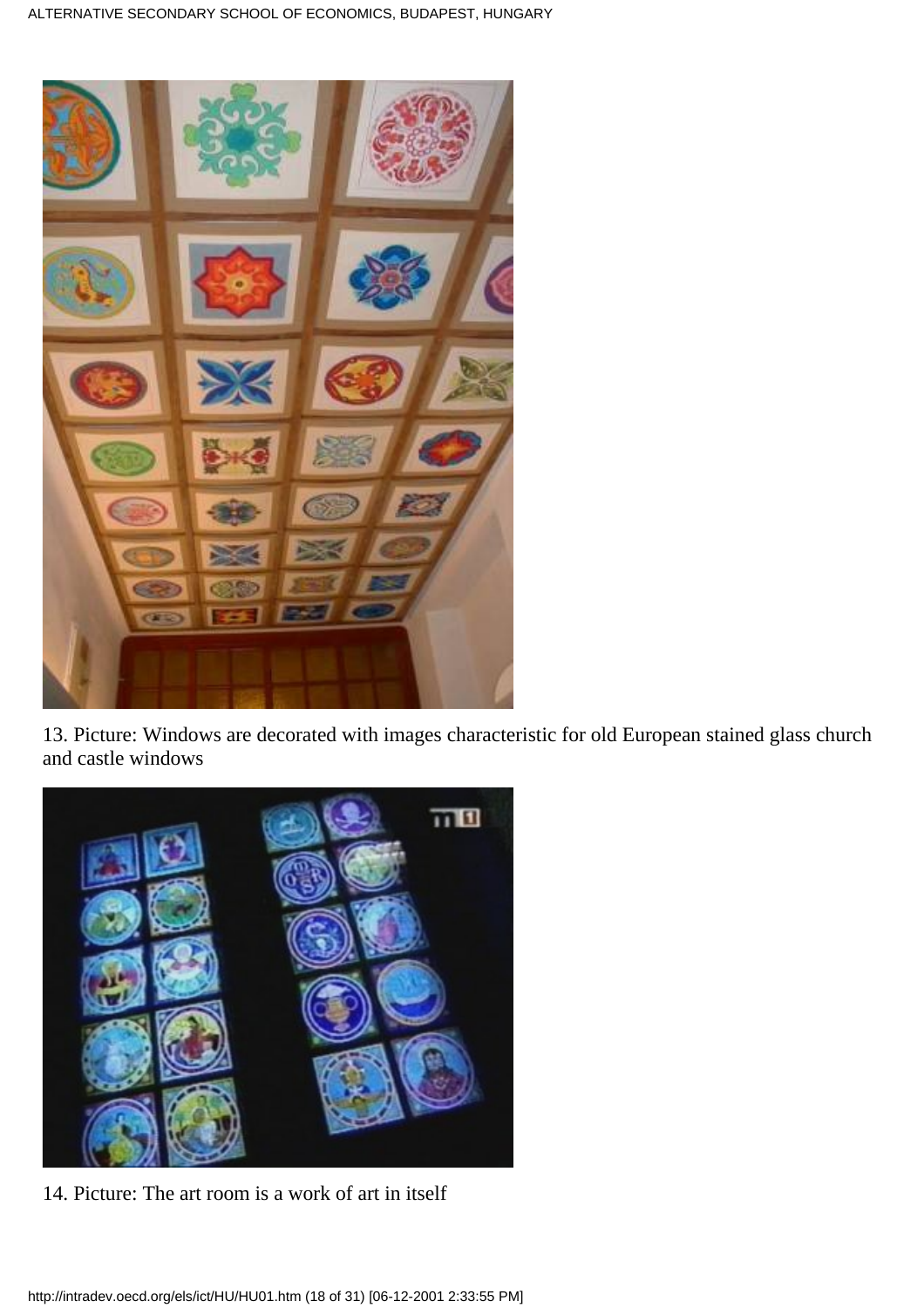

The educational process of the school is organised in two phases. The *basic phase of training* (lower-intermediate, grades 7-10) is a period of general study, which takes a practical, problem-solving approach to life within the school. School disciplines are taught in separate blocks and acquisition of knowledge is based on personal experience. Marks (or grades, that is, assessment units) are generally not given during this phase.

The *second phase of training, including a period of vocational instruction* (upper-intermediate, grades 11-13), attempts to provide students with alternative, often specialised courses of study. The training programs are goal-oriented, with a broader range of study choices. Students are encouraged to develop their own unique work schedules according to their individual needs and interests. Independent study is emphasised. Although subjects continue to be taught within a block framework, the work of students now also includes graded assignments and tasks designed to meet various exam requirements.

ASE is open all day; regular programs are from 7:00 to 18:00. Evening programs include the activities of various creative clubs (ex. conversation circle on Mondays and the Film club on Fridays). Theatre rehearsals, different competitions, and sporting events also take place in the evenings, as well as on weekends. Additional room for study and extracurricular activities also stay open on an all-day basis.

The library is open from morning to the late afternoon. It has a fully computerised catalogue and Internet-based search facilities.

15. Picture A, B: The school library: its reading room and reception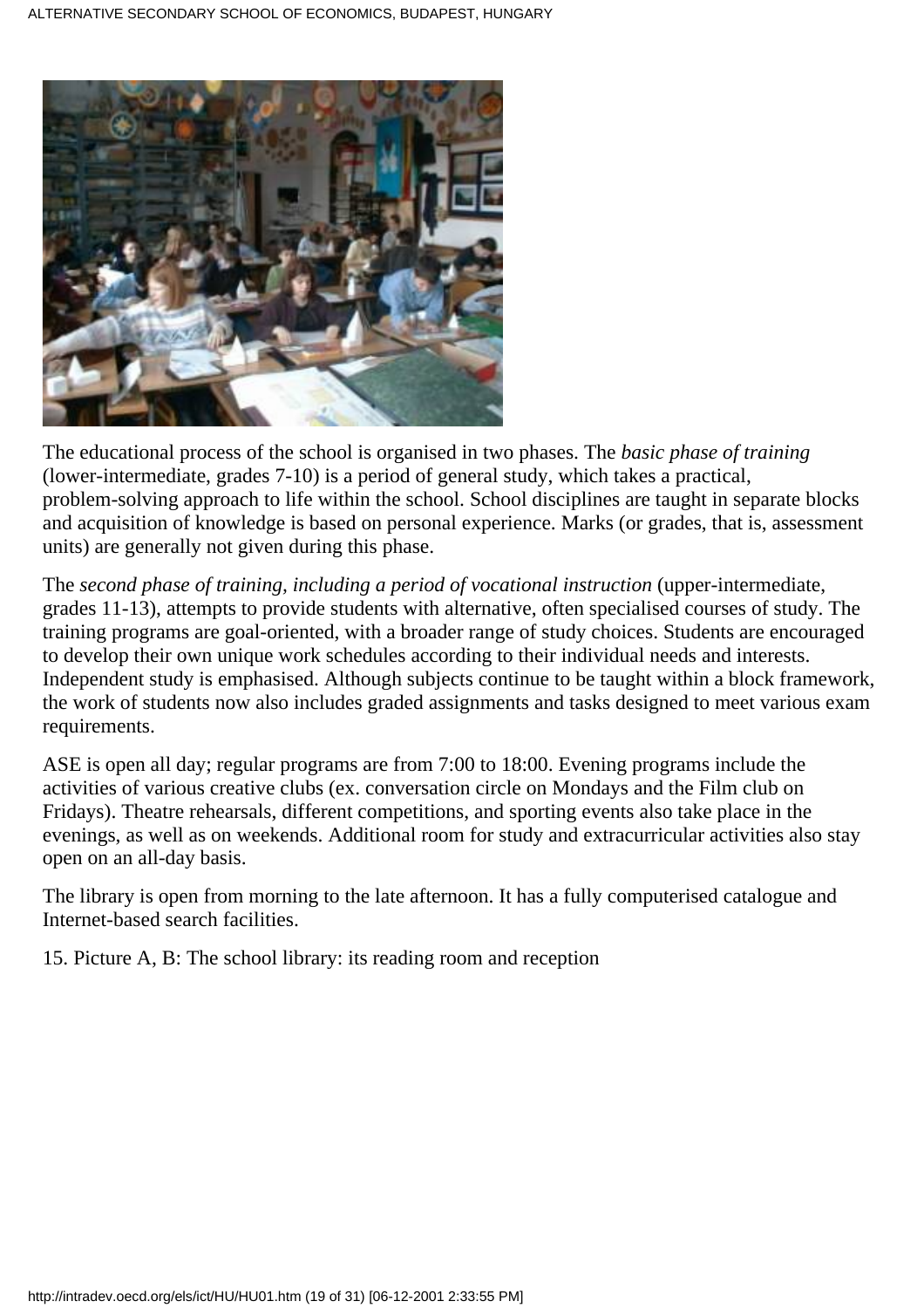

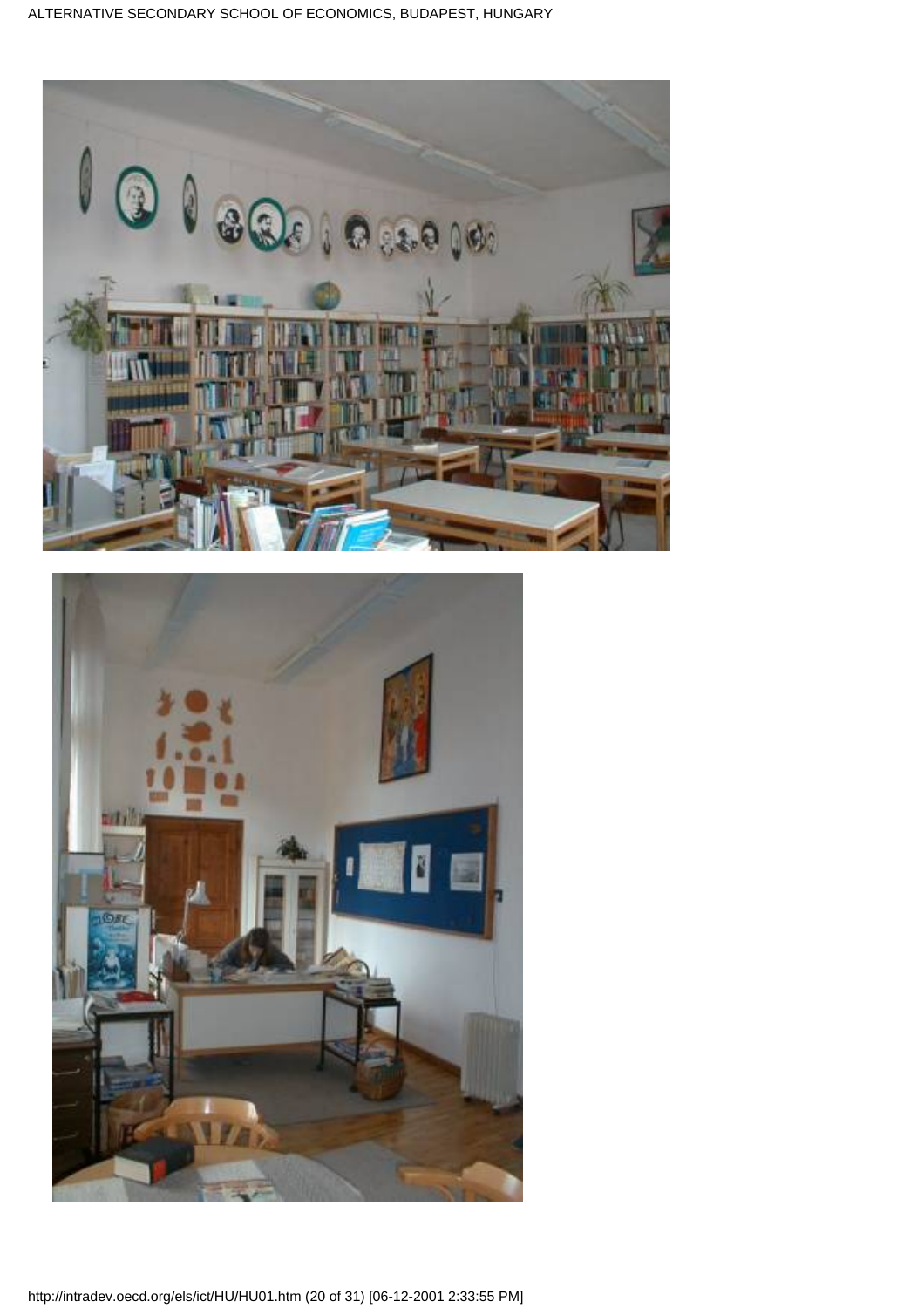The school club, theatre, and music halls are also available in the evening hours . The school gym and exercise room stay open on a continual basis, as required. This, however, does not mean that students have lessons all day; ASE tries to provide its students with opportunities, which they can take advantage of insofar as their micro-school programs, their age and their interests allow them to do.

16. Picture A, B: The school club is a converted cellar area designed in the so-called "organic" (folk art and natural materials based) architectural style very popular in the eighties in Hungary



ASE is a school without school bells... Work schedules within the two phases of study differ significantly, depending on micro-school. programs, the subjects of study and the instructors, as well as the interests of individual students. The following is only a rough outline of lesson schedules. Only the starting times are fixed, as each micro-school begins its day with its own communal activities and rituals, regardless of the grade in question.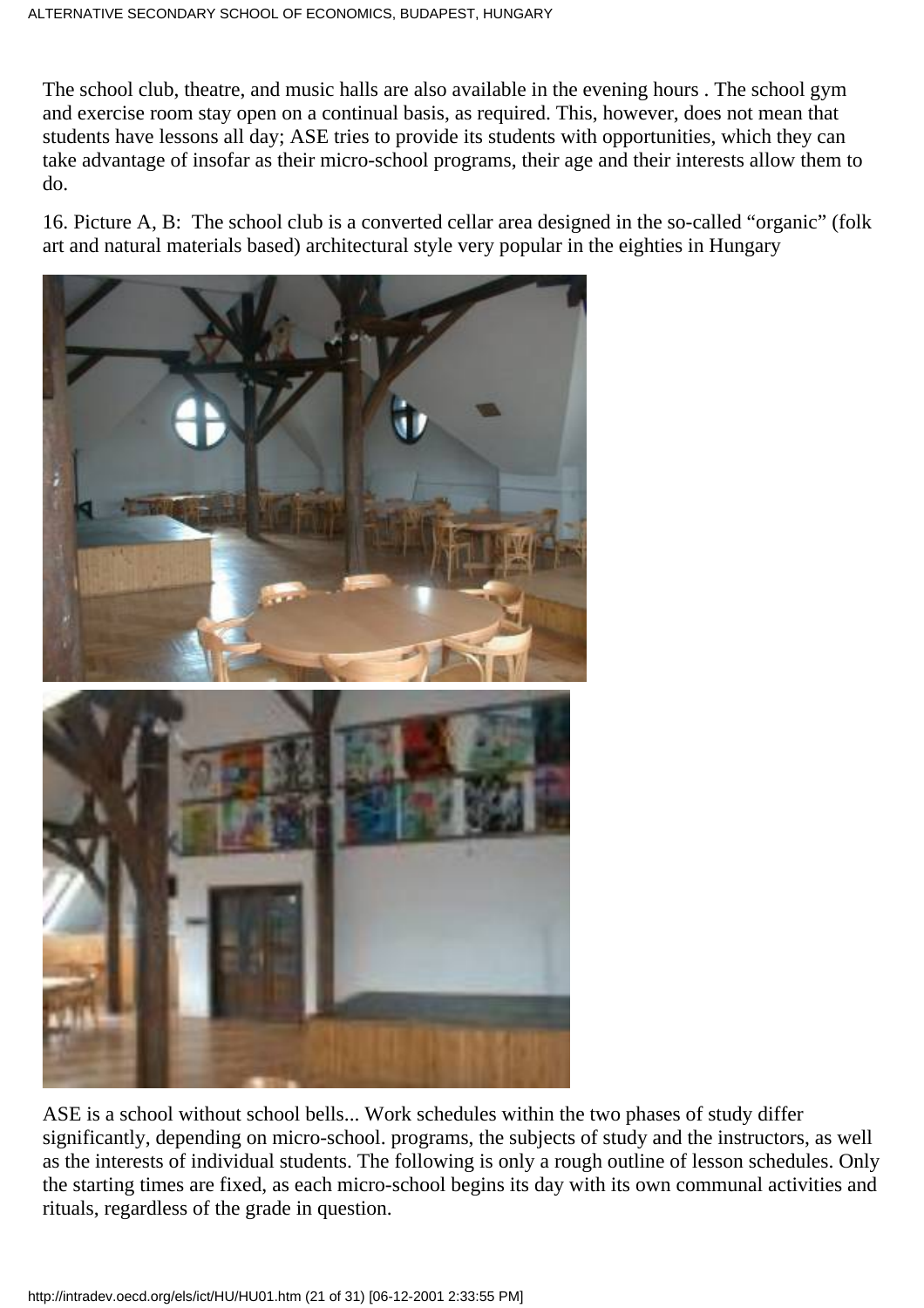#### 17. Picture: School cafeteria



All students have physical education classes and language lessons. Lunch is an integral part of the daily schedule. Lunch facilities are provided by the school cafeteria, open from 11:30 to 15:00. Students' schedules are prepared to allow an average of at least 45 minutes for lunch. The cafeteria operates on a self-serve basis and offers two different menus. In addition to the cafeteria, students can also make use of the school snack-bar, open from morning until late afternoon.

#### *3.2 Use of ICT by specialist teachers*

ICT n Hungary is a separate discipline and is being taught according to a curriculum approved by the Ministry of Education. (The most recent version is called Frame Curriculum and has been approved in spring, 2001) ICT teachers at ASE have developed their local curriculum variant and use it in so-called "normal" and specialised classes. Specialised training includes "Multimedia developer" and "Advanced Internet user" curriculum versions.

*Post-secondary training* is offered in several ICT-related vocations for 18+ year-old students who are graduates of the ASE secondary grammar school.

ICT is being taught in computer laboratories only. There are no "theory" classes – lectures on the history of computer science or manufacturing with no practical, hands-on exercises are avoided.. Teachers of ICT make use of computers 100% of their teaching time and students have an access in 70% of the total time spent in the computer laboratory.

18. Picture: Students engaged in group work during a project week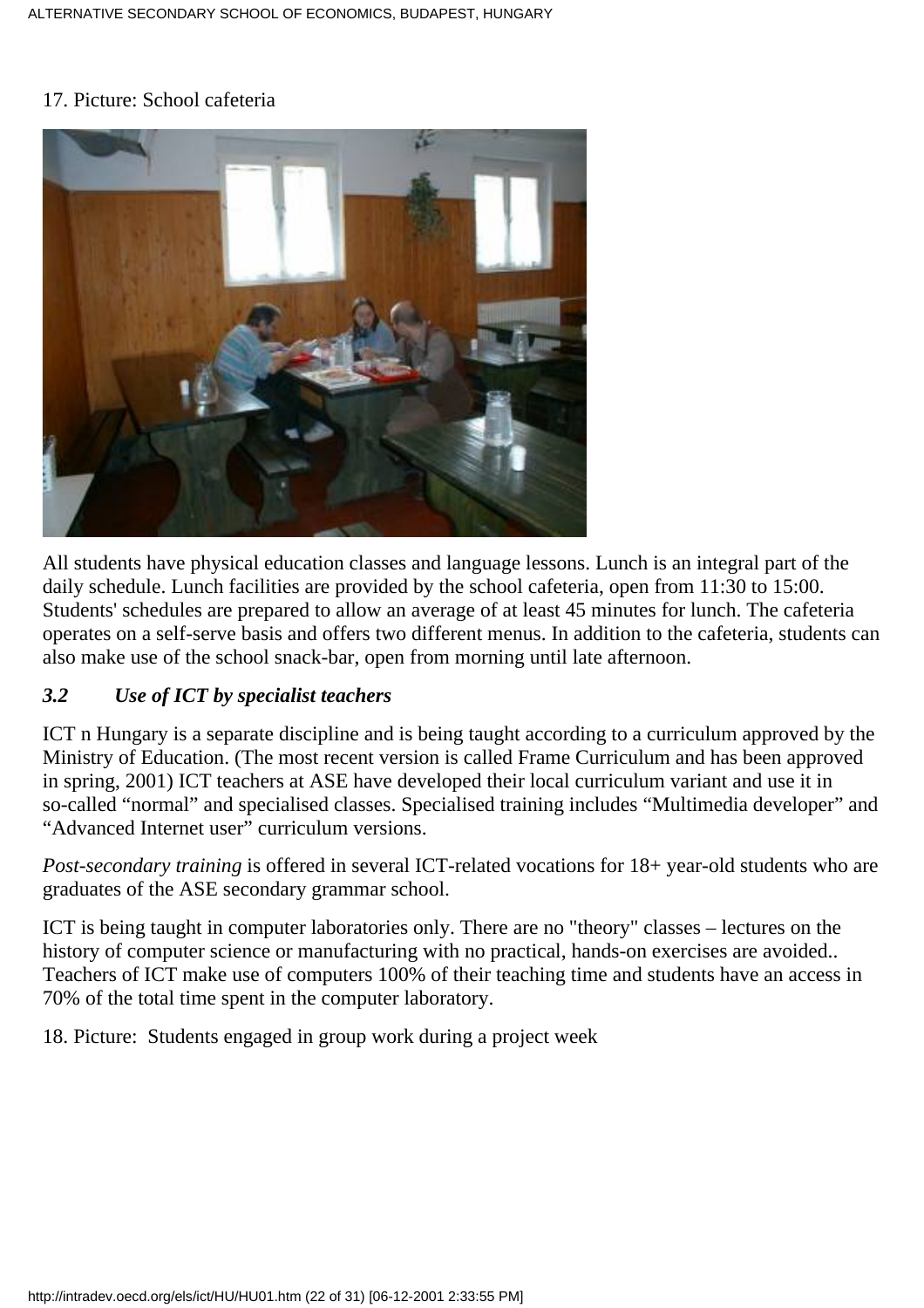

### *3.3 Use of ICT by non-specialist teachers*

Teachers have all been trained in the use of ICT, but mostly informally by their colleagues, students or family members. Approximately 70% of them is a wholehearted supporter of the reforms. There are those who are hesitant because of their professional beliefs. As proponents of the Waldorf Pedagogy (an educational method based on the anthroposophic ideas of the German philosopher Rudolf Steiner), some teachers oppose the mediator role of machines in human communication and refuse to implement ICT as it may dehumanise the educational process. Others lack the necessary competence and are reluctant to engage in training. There have been several unsuccessful attempts at organising local training courses for staff but, apart from the language teachers who diligently engaged in it, there was not much interest. ICT teachers, however, constantly offer help for anyone in need (the atmosphere among staff members is exceptionally friendly) so every teacher can learn skills he or she currently needs. The majority of them is a more or less regular computer user (see chart below) and supporter of ICT in education.

19. Picture: (Pair work): Students often work in pairs on information retrieval and utilisation tasks

During classes, ICT is used regularly by only about 5 % of teachers. Those who use computers will have one period a week (that is, 45 minutes) per class with digital teaching aids or presentation devices in use. 70 % of teachers use the computer for preparing for their classes. They spend about 5 hours per week word-processing their tests, notes and overhead sheets. Flowcharts are being used by 5% of teachers who spend about 3 hours per month producing them. Browsing the Web for information is done by 50 % and requires an average of 8 hours weekly. Educational CD-ROMs are being used by 10 % of teachers (while more than 20% of them makes use of the CD entitled "Legal Rules"). They spend about 5 hours monthly selecting materials from CDs for classroom use. 70 % of teachers use computers for communication and spend about 5 hours per week word processing. 80 % is a regular e-mail user and send / receive mail for about 3 hours per week. (Cf. Appendix B)

*Possibilities of using ICT in after school hours are generally good. There are 300 students and 80* teachers in this school. Teachers can use computers at all times (also during the night), students from 8.00-18.00 daily, including Saturdays, excluding Sundays. The Soros Computer Laboratory is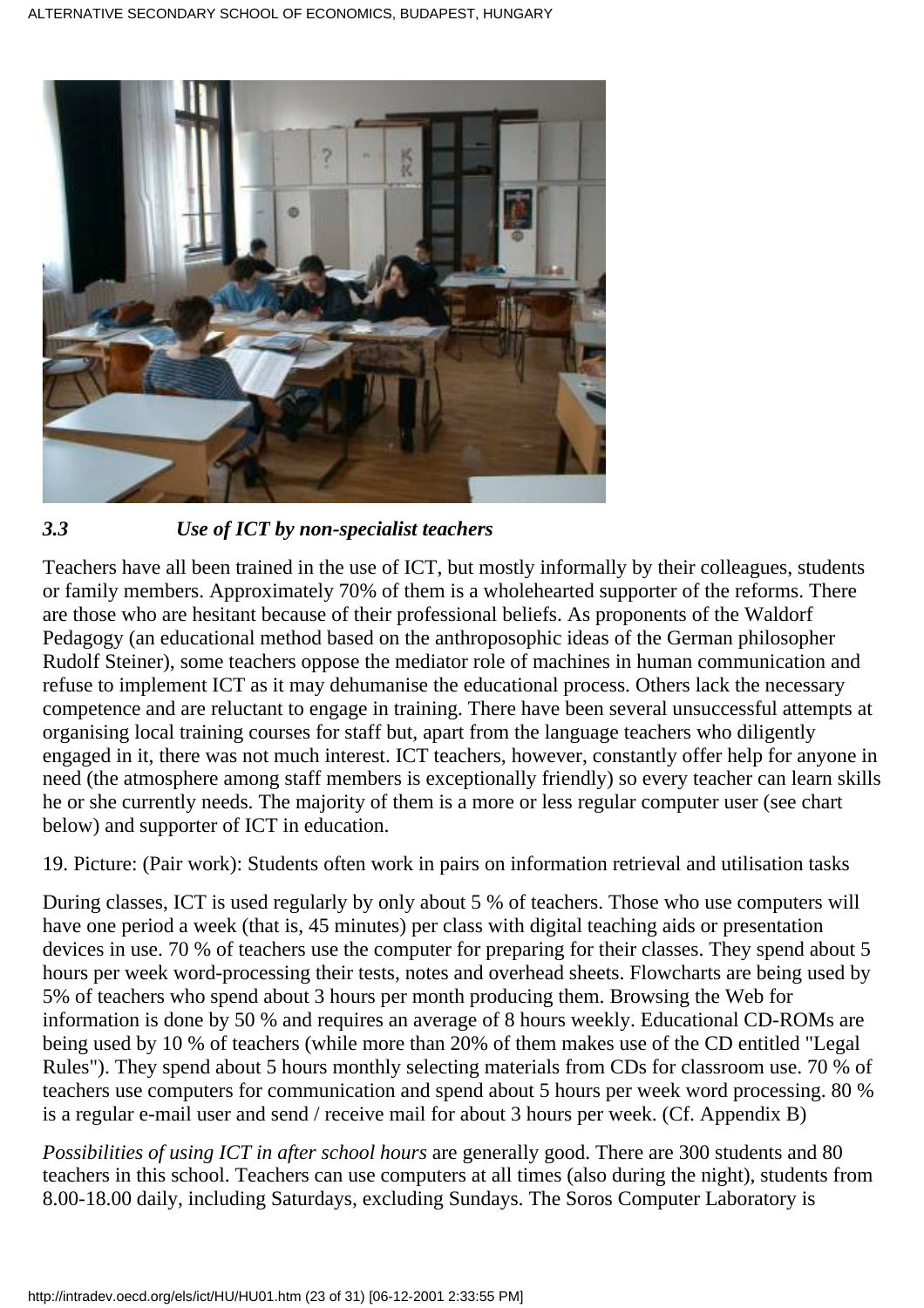devoted exclusively to student use. Here, 18 PCs with constant Internet access can be found but there are more than 50 other PCs with an Internet connection situated elsewhere in the school. In the Teachers' Cabinets, there are 12, Internet-connected computers that may be used for sending and receiving e-mails or Internet search.

### *3.4 Use of ICT for internal communication*

Most personal communication is still being done verbally, at regular meetings of teams of teachers teaching in the same micro-school. Weekly staff meetings offer a lively forum for discussing urgent management matters as well as continually refining the school's educational philosophy and practice.

Intranet and Internet use, however, is a more and more important vehicle for communication. The home page of the school is a daily updated source of information for school-based and national activities: competitions, festivals, campaigns, sports events etc. Students make regular use of the Net for updating their knowledge on what is going to happen at school and in the neighbourhood.

From September 2001, all Hungarian schools will be obliged to submit information about student statistics through the Internet, regular production of digital texts and charts will be expected from administrators as well as staff members.

20. Picture: The administrative staff of the school has also been trained in ICT use



#### *3.5 Incentives used for spreading ICT culture*

There was no need for special incentives as interest among staff members and students had been high right from the start. Need grew faster than facilities, so the only real incentive is the assurance of high quality use – better access or self-selected, high level training. The best incentive a student may get is provision of more frequent use of better equipment nd larger storage space for a private home page. Teachers are enrolled to ICT training programmes of their choice, encouraged to participate in post graduate training courses (one even to a Ph.D. course on ICT in education) with tuition fee paid by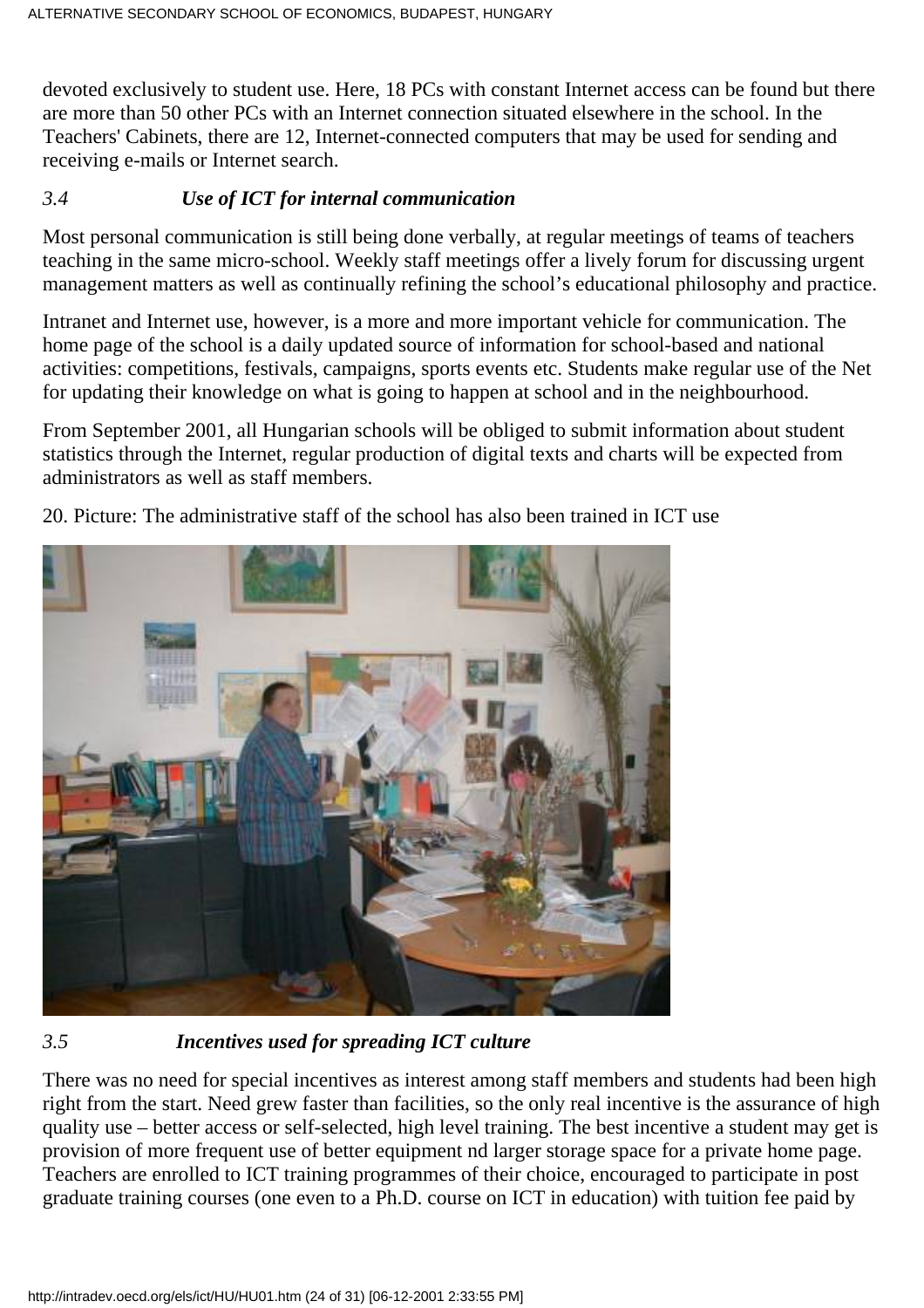the school.

### *3.6 Level of computer use by students*

Based on several national and international surveys (Monitor Survey for Learning Output for Hungary, International Assessment of Educational Achievement / IEA for an international comparison) ICT teachers and teacers who are regular users of ICT in their teaching have made the following estimates: about the level of student computer use at this school

- low level users: 40 %
- average level users: 40 %
- above average level users: 15 %
- excellent users: 5 %

21. Picture: Girls using the computer lab for doing homework





About half of the *students* has a computer at home and makes regular use of it, mostly for playing games and word processing home works. About 20 % also have a modem-based Internet access at home (this is double the Hungarian average, about 10 % as of April 2000.) Those with an Internet access report regular use of IRC and chat channels and Web search. Using the Internet for communication and learning is largely restricted by its costs. Telephone connections for Internet access are extremely expensive in Hungary right now. (However, moderately priced Internet packages are currently being advertised by our leading telephone company so the situation may dramatically change in a few months time.)

As for *parents*, we have not conducted any surveys in this respect. We can only make guesses based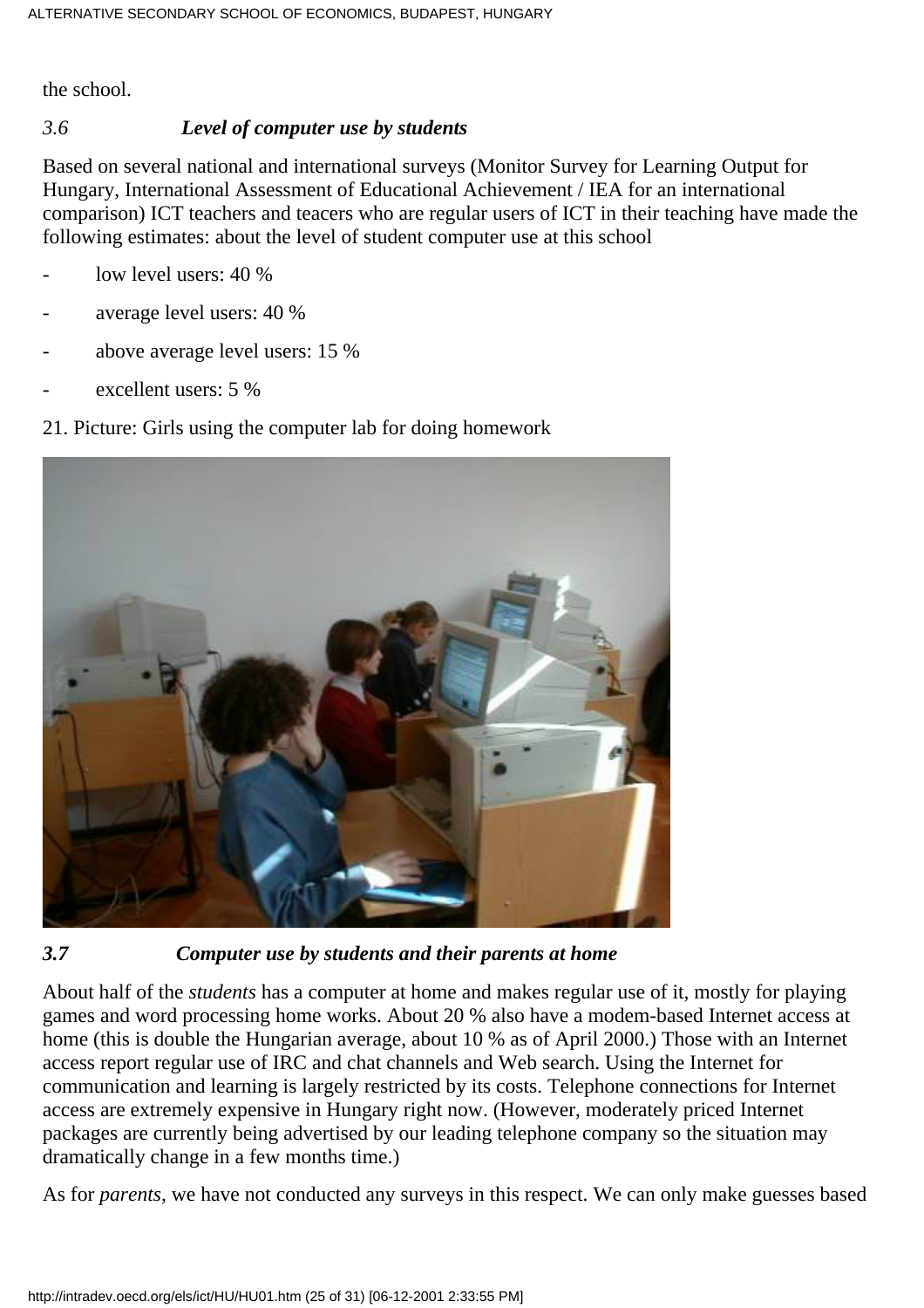on self-reports by students on the Computer Attitude Scale. 20 % of parents can be considered regular computer users. There are two, extremely different "parent types": the professionals who support their children with machine and advice (the minority) and the benevolent laymen who are pleased with the efforts of the school but may not offer substantial help. There are practically no parents we have heard from the teachers of who are opposing the use of ICT at school. Most of them, however, are aware of the malevolent effects of game playing and visiting Internet sites with inappropriate content but consider this a problem of the home environment.

# **4. Main hypotheses**

*4.1 Technology is a strong catalyst for educational reform,* especially when the World Wide Web is involved. The rival hypothesis is that where true reform is found, technology served only as an additional resource and not as a catalyst, that the forces that drove the reform also drove the application of technology to specific educational problems.

At ASE, it is the second version of this hypothesis that holds. The founders and educational conception providers of this school have found *an important agent for their reforms in ICT technology* and made full use of its potentials. Reforms occurred not because of the introduction of computers, but the wide range of uses of new technology was a result of the reform-oriented environment. It would be unwise to overestimate the effects of ICT as a *catalyst for change.* Browsing the Internet has resulted in important educational innovations (for language learning or astronomy, for example) but *most of the uses of ICT are related to non subject-based, non-traditional teaching and learning*. (For example: newspaper publishing, doing creative artwork, composing music.)

*4.2 The diffusion of the reform* (and therefore of ICT) followed the traditional diffusion pattern for reforms and innovations, as outlined by Rogers (1995). The rival hypothesis is that technology functions differently from traditional innovations and reforms and that therefore different diffusion patterns occur.

The diffusion pattern of ICT use can be characterised as a *multi-focus, simultaneous development*. ICT was introduced at the same time for teaching basic information processing and communication skills and as an agent for improving knowledge in a range of disciplines. ICT teachers seem to have been the catalysts of change but several teachers of other disciplines joined them to help students become capable citizens of the Age of Information. As the principal has been supportive of ICT from the start and encouraged the use of electronic communication both externally and internally, even reluctant staff members needed to be introduced to the system and had to adapt quickly.

*4.3 Successful implementation of ICT depends mostly upon the technological infrastructure and student ICT competence* rather than upon staff competence in the integration of ICT into instruction. The rival hypothesis is that teachers mediate such applications when they are successful, and that their academic value relates positively to teacher competence.

At ASE, successful implementation of ICT depended both on an exceptionally good infrastructure and the simultaneous training of most staff members in its use. For several teachers, ICT clearly contributes to the raise of their professional level of excellence. They (teachers of Science and German, especially) are convinced that ICT has been beneficial for their professional development. They are intent on improving their teaching through regular use of ICT. Talented students serve as motivators for teachers to improve their own skills but cannot be considered as instrumental for the introduction of ICT. On the contrary, when entering school, students of ASE also enter an ICT-rich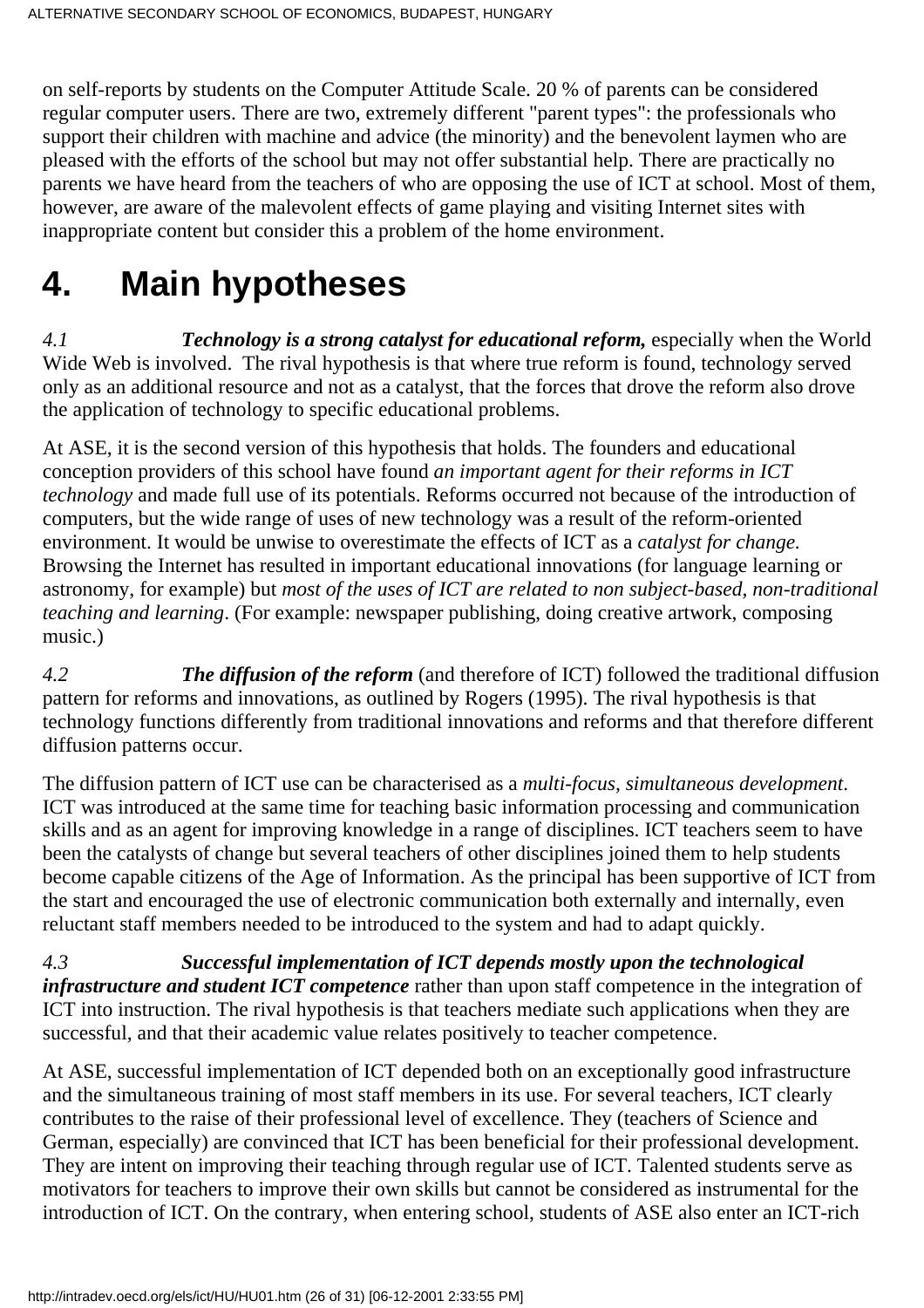environment where a selection of computer-based activities is on constant offer.

*4.4 Gaps in performance between high and low poverty students will be enlarged rather than diminished* where all students have equal access to ICT. The rival hypothesis is that equal access to ICT will lead to high poverty students closing the gap with low poverty students.

The school is one of the best secondary education institutions in Hungary as measured by the acceptance of its graduates in higher education. As there are about 8 applicants for every place available, access is granted through entrance examinations. Parents of high poverty students are mostly intimidated to send their children to a highly competitive school that intentionally prepares for a business career although basic knowledge and individual learning skills required for a successful entrance exam are obtainable in general education. Thus, there are very few high poverty students. There is a tuition fee (for the school year of 1999-2000 it was 500 US dollars or 120.000 HUF-per year, 150 % of the average monthly income in Hungary. This fee will have to be enlarged as the Ministry of Education has withdrawn its yearly financial support and the school will have to be run solely on a private basis as a charitable foundation.) Stipends are given to some of those who have difficulties paying. More than two third of the students have computers at home but those who have not are granted generous access in after school periods. *Gaps in performance at this school are therefore more related to individual interests and abilities not social status*.

High poverty students with special interests are encouraged to enter study circles described in this section later and are supported to overcome difficulties due to lack of individual practice time at home. Needless to say, if competence is equal, those students who have a computer at home will always be more advantaged that those who have not. *School may narrow but not completely diminish the gap*. *Talent development* in the use of ICT is important for the school and has always been given special attention. There are several students who are interested in ICT culture but, having other career plans, unwilling to enter a vocational training course. For them, there are *study circles:*

"Astronomy" (study of the solar system through remote, computer-regulated telescopes, searching databases and information sites on astronomy, making observations and disclosing data through the home page of the circle. (This task was first done in pair work with students from the Internet circle described below.)

The circle called "Creation for the Internet" was launched in the school year of 1996/97 in the computer lab furnished through funds from the Jefferson project of the George Soros Foundation. Students can have permanent, relatively fast Internet access. First they study the software environment, practice the use of search engines, then get acquainted with the graphical applications of the web and create their individual home pages with a rich variety of images including real-time video films. Utilisation of e-mail, IRC and other real time chat functions as well as participation in virtual adventure games, subscription for mailing lists offers a rich communication environment where anonymity may be protected-an aspect especially encouraging for high-poverty students who are often shy to make contacts.

"Advanced programming" is aimed at the introduction to the utilisation of up-to-date programming languages for those who do not want to practice programming as a career but use it as a tool for more effective work.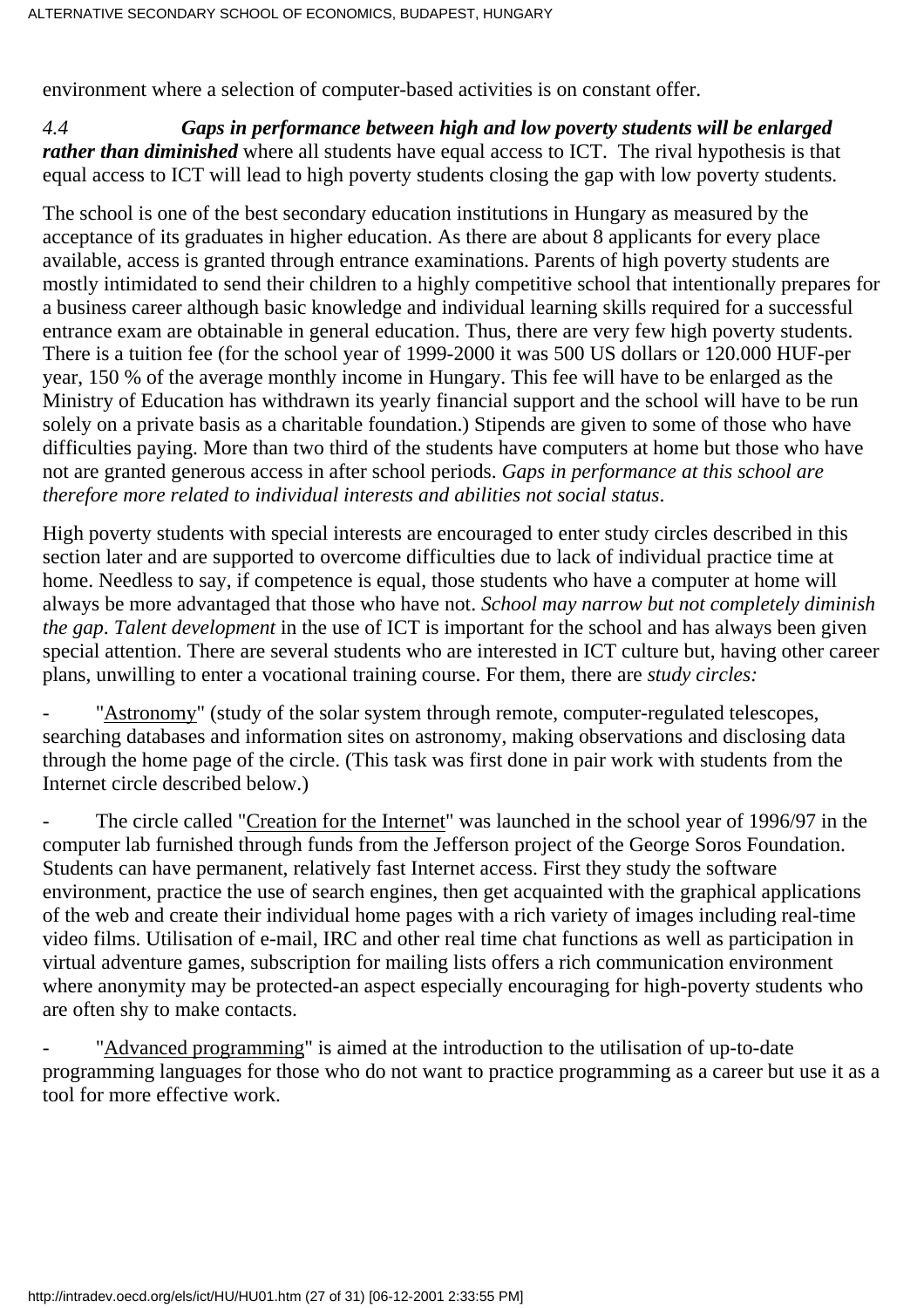# **5. Projection to the future**

# *5.1 How likely is it that these accomplishments will remain?*

As the school has several vocational training programmes for ICT-related vocations, upgrading of equipment seems to be inevitable. The scarcity of financial resources, however, may lead to an increase of fee-paying courses that use up most of the laboratory time and make the use of ICT in other areas almost impossible. Mobile demonstration units (a computer and an LCD projector) could be of help for teachers who intend to use digital illustration materials or presentations but interactive teaching would need at least 3 computers per school room-an ambitious plan that, at present, seems to lack financial resources.

# *5.2 How easily could they be extended to other schools?*

ASE has a high above average ICT equipment level, a special teaching programme, an unusual organisational structure and an extremely reform-oriented, well versed in ICT staff. These conditions are far from being met in other Hungarian secondary schools. Their programme in general can and will not, therefore be generally adapted - parts of it, however, are already in use elsewhere. Educational software developed by the staff are being marketed and used, methods employed in their Astronomy or German Language departments for example are popularised at conferences and made use of by other schools.

The educational programmes of the school are being distributed through its own publishing house and bookshop that ships textbooks, teachers' manuals and reference works all over Hungary.





23. Picture: Bookshop at the school, offering a wide selection of books written by staff members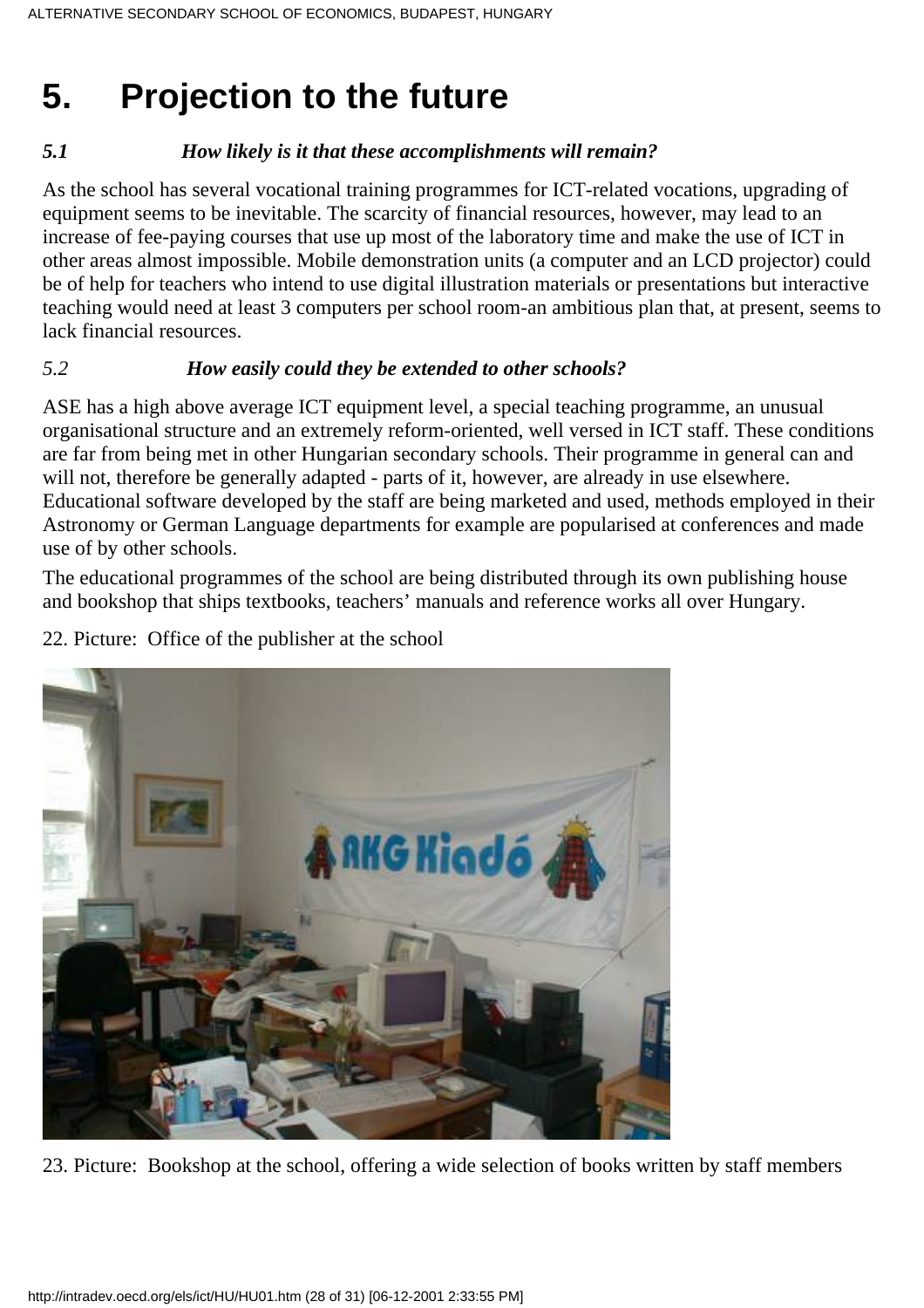

*5.3 What resources are required for maintenance?*

Regular upgrading of hardware, acquisition of new software products and installation of mobile presentation devices and/or desktop PCs in all classrooms are among the major costs of maintenance and improvement of infrastructure. Spare parts for existing machines and regular servicing works also require a substantial budget.

This study offers a snapshot with a historical background on how ICT was introduced and further developed in schools. As only a small fraction of parents and students could be reached, no clear picture of the general acceptance and preferences of ICT use of the student body and their families could be formulated. In order to gain understanding of the *process of using ICT as a catalyst for better teaching and learning,* we need ongoing, longer observations under controlled condition. Therefore, we suggest the continuation of studies from 2002 onwards with this international selection of schools. With the help of a *longitudinal study of selected sites,* we could reveal how reforms are being sustained or else discontinued, how new technological challenges may or may not be met by the educational community, how students and teachers interact in their more and more digital environment.

# **6. Appendix A : Methodology; description of the amounts and types of data collected**

*Size and composition of the research team*: a team of four researchers – all holding a teachers' degree also and acquainted with the work of the school since its foundation - was organised. Observers were trained, along with others working in the other Case Study schools, in two, full day sessions and given the Workbook Version 9b in Hungarian along with structured interview questions. The team was encouraged to supplement questions to the interview scheme to suit local needs. Previous experiences with the school and work connections with several staff members in the frameworks of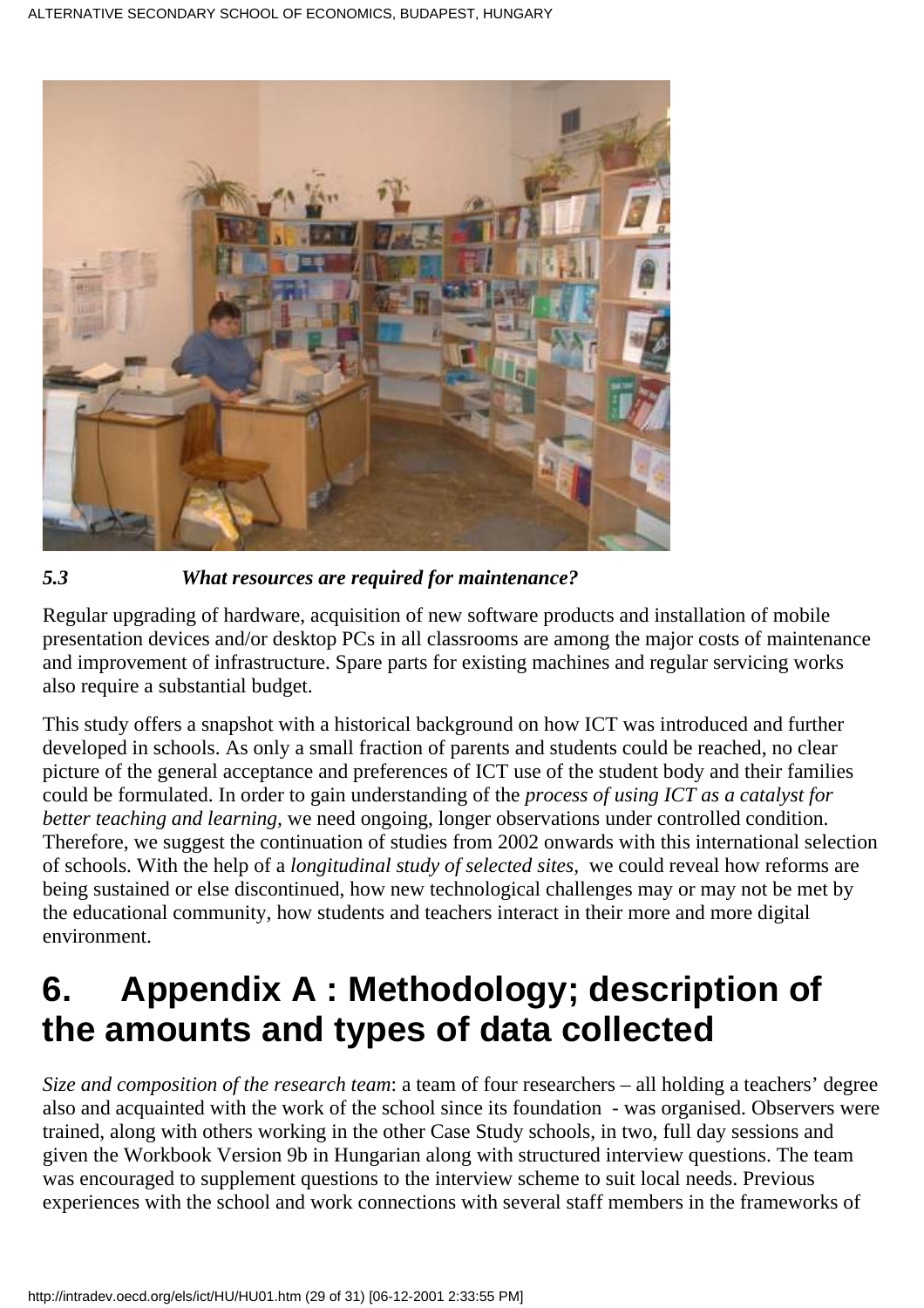other ICT projects roved to be very helpful.

*Amount of time spent at the school*: 4 full days and 11 visits lasting 2-3 hours to attend special, ICT-related lessons and study circle sessions as well as interesting school events like art shows.

### *Amounts and types of data collected*:

As mentioned before, members of the OECD/CERI Hungarian research team have been acquainted with the work of ASE all through the first decade of its existence. (The school is constantly being visited by teacher students of Eötvös University, home to the OECD research team, and hosts a range of professional workshops and conferences.) Thus, anecdotal evidence about the foundation of the school, level of teaching and learning, types of activities and general atmosphere were readily available. For the purposes of the study, the following data collection methods were employed:

- *Interviews* with teachers and school administration (10 interviews executed)
- *Interviews* with parents and students (15 interviews executed)
- *On-site observations* of classes (15 lessons observed)

- *Observation of written and visual communication* of the school (analysis of school home page, 20 home pages of students, 5 home pages of teachers related to special disciplines), school magazine

- *Analysis of digital teaching aids developed by staff*
- *Questionnaires of ICT use* given to all staff members, 85 % replied

- *Testing of ICT skills and attitudes* with Version 1 tests of the Quasi-Experimental Study of this research project (data were presented at he meeting in Poitiers in January 2000 and used for their further development. (90 students tested, age groups 13, 15, 17)

- *Critical reading of project applications and reports by ASE staff members* for grants donated by the school and by foundations.

*Observation of student work* done with the help of computers (papers, presentations, tests, creative work, computer programmes etc.)

7. **Appendix B**: Tabular data and possibly graphs from the Teacher ICT Practices Survey.

# *Use of computers by teachers and students-based on the Teacher ICT Use Questionnaires*

| <b>Activity</b>   | Teachers who do it (%) | Students who do it $(\% )$ |
|-------------------|------------------------|----------------------------|
| Teaching          | 30                     | 20                         |
| Word processing   | 30                     | 10                         |
| Correspondence    | 10                     | 10                         |
| <b>Chatting</b>   |                        | 10                         |
| Downloading files |                        | 10                         |
| <b>Browsing</b>   | 10                     | 10                         |
| Playing games     |                        | 20                         |
| Programming       |                        | 10                         |
| Administration    | 10                     |                            |